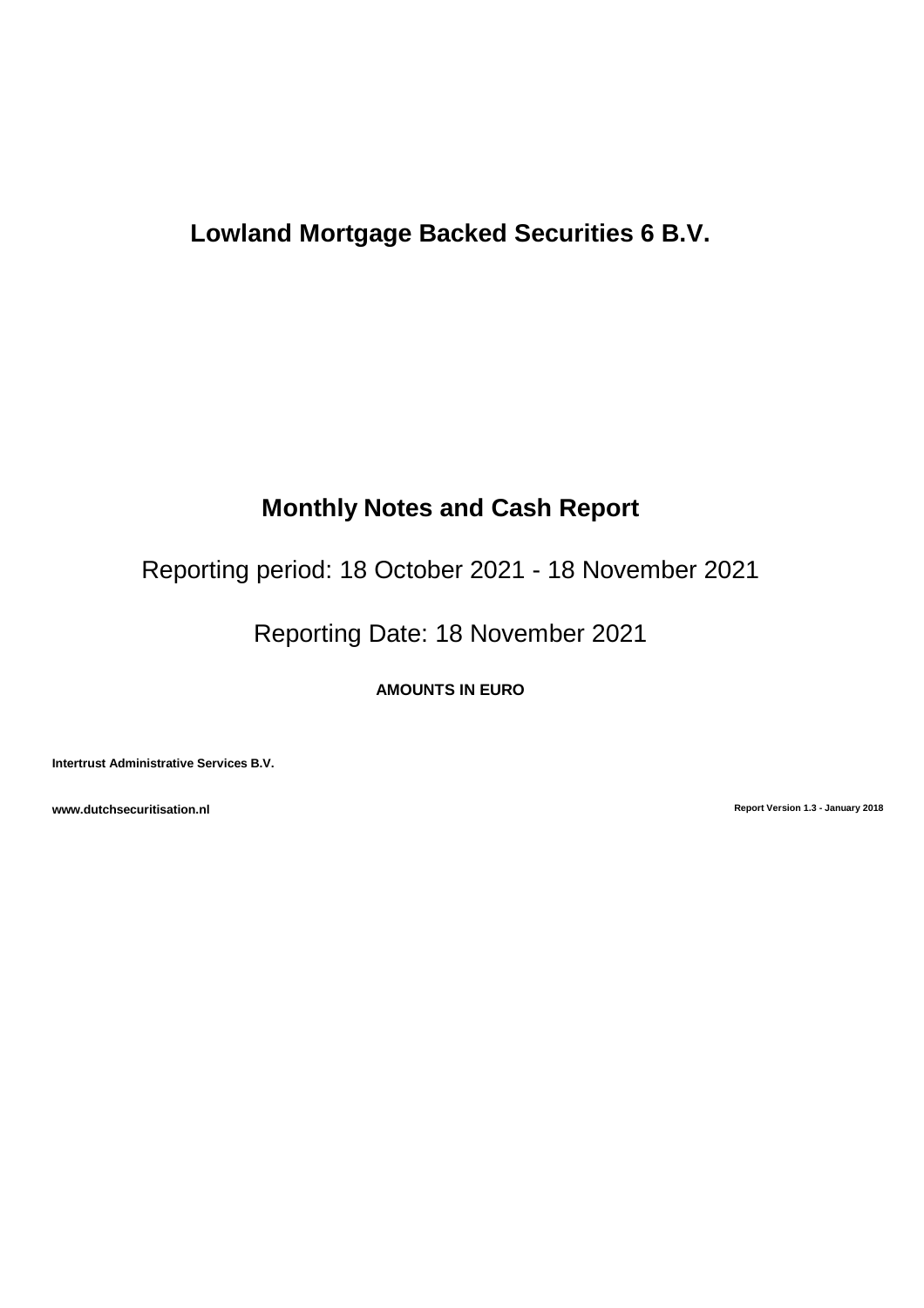## **Table of Contents**

|                                                   | Page |
|---------------------------------------------------|------|
| Key Dates                                         | 3    |
| <b>Bond Report</b>                                | 4    |
| Revenue Priority of Payments                      | 6    |
| Redemption Priority of Payments                   |      |
| <b>Issuer Accounts</b>                            | 8    |
| Additional Information                            | 9    |
| <b>Triggers and Portfolio Limits</b>              | 11   |
| <b>Counterparty Credit Ratings &amp; Triggers</b> | 12   |
| Glossary                                          | 13   |
| Contact Information                               | 16   |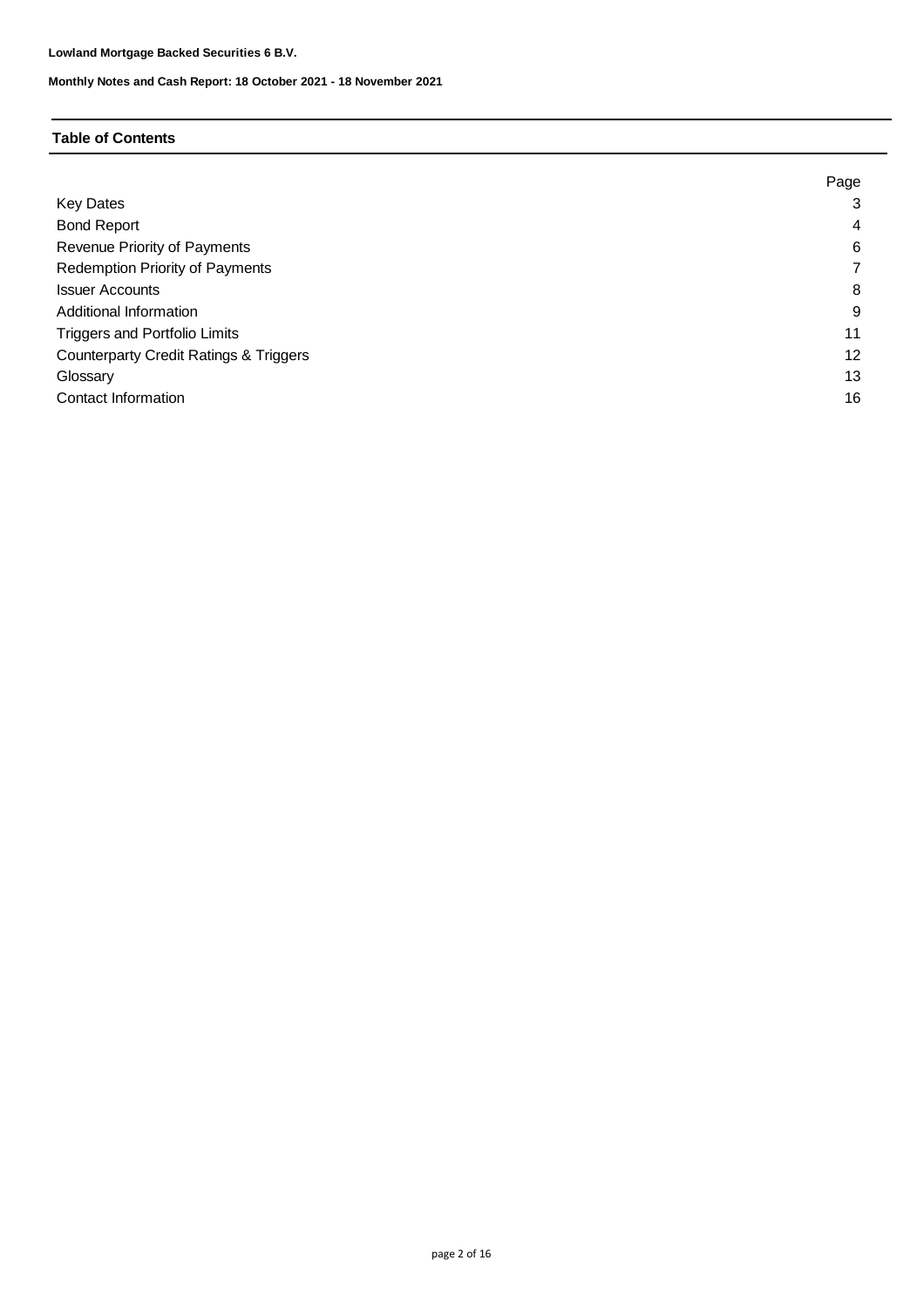# **Key Dates**

| <b>Note Class</b>                        | Class A1                   | Class A2                   | Class B                      | Class C                    | Class D                      |                              |
|------------------------------------------|----------------------------|----------------------------|------------------------------|----------------------------|------------------------------|------------------------------|
|                                          |                            |                            |                              |                            |                              |                              |
| <b>Key Dates</b>                         |                            |                            |                              |                            |                              |                              |
| <b>Closing Date</b>                      | 22 Oct 2018                | 22 Oct 2018                | 22 Oct 2018                  | 22 Oct 2018                | 22 Oct 2018                  | 22 Oct 2018                  |
| First Optional Redemption Date           | 18 Oct 2023                | 18 Oct 2023                | 18 Oct 2023                  | 18 Oct 2023                | 18 Oct 2023                  | 18 Oct 2023                  |
| Step Up Date                             | N/A                        | N/A                        | N/A                          | N/A                        | N/A                          | N/A                          |
| Original Weighted Average Life           | N/A                        | N/A                        | N/A                          | N/A                        | N/A                          | N/A                          |
| (expected)<br><b>Final Maturity Date</b> | 18 Oct 2055                | 18 Oct 2055                | 18 Oct 2055                  | 18 Oct 1955                | 18 Oct 1955                  | 18 Oct 1955                  |
|                                          |                            |                            |                              |                            |                              |                              |
| Portfolio Date                           | 31 Oct 2021                | 31 Oct 2021                | 31 Oct 2021                  | 31 Oct 2021                | 31 Oct 2021                  | 31 Oct 2021                  |
| <b>Determination Date</b>                | 16 Nov 2021                | 16 Nov 2021                | 16 Nov 2021                  | 16 Nov 2021                | 16 Nov 2021                  | 16 Nov 2021                  |
| Interest Payment Date                    | 18 Nov 2021                | 18 Nov 2021                | N/A                          | N/A                        | N/A                          | N/A                          |
| Principal Payment Date                   | 18 Nov 2021                | 18 Nov 2021                | 18 Nov 2021                  | 18 Nov 2021                | 18 Nov 2021                  | 18 Nov 2021                  |
| <b>Current Reporting Period</b>          | 18 Oct 2021                | 18 Oct 2021                | 18 Oct 2021 -                | 18 Oct 2021                | 18 Oct 2021                  | 18 Oct 2021 -                |
| Previous Reporting Period                | 18 Nov 2021<br>20 Sep 2021 | 18 Nov 2021<br>20 Sep 2021 | 18 Nov 2021<br>20 Sep 2021 - | 18 Nov 2021<br>20 Sep 2021 | 18 Nov 2021<br>20 Sep 2021 - | 18 Nov 2021<br>20 Sep 2021 - |
|                                          | 18 Oct 2021                | 18 Oct 2021                | 18 Oct 2021                  | 18 Oct 2021                | 18 Oct 2021                  | 18 Oct 2021                  |
|                                          |                            |                            |                              |                            |                              |                              |
| <b>Accrual Start Date</b>                | 18 Oct 2021                | 18 Oct 2021                | N/A                          | N/A                        | N/A                          | N/A                          |
| <b>Accrual End Date</b>                  | 18 Nov 2021                | 18 Nov 2021                | N/A                          | N/A                        | N/A                          | N/A                          |
| Accrual Period (in days)                 | 31                         | 30                         | N/A                          | N/A                        | N/A                          | N/A                          |
| Fixing Date Reference Rate               | 14 Oct 2021                | N/A                        | N/A                          | N/A                        | N/A                          | N/A                          |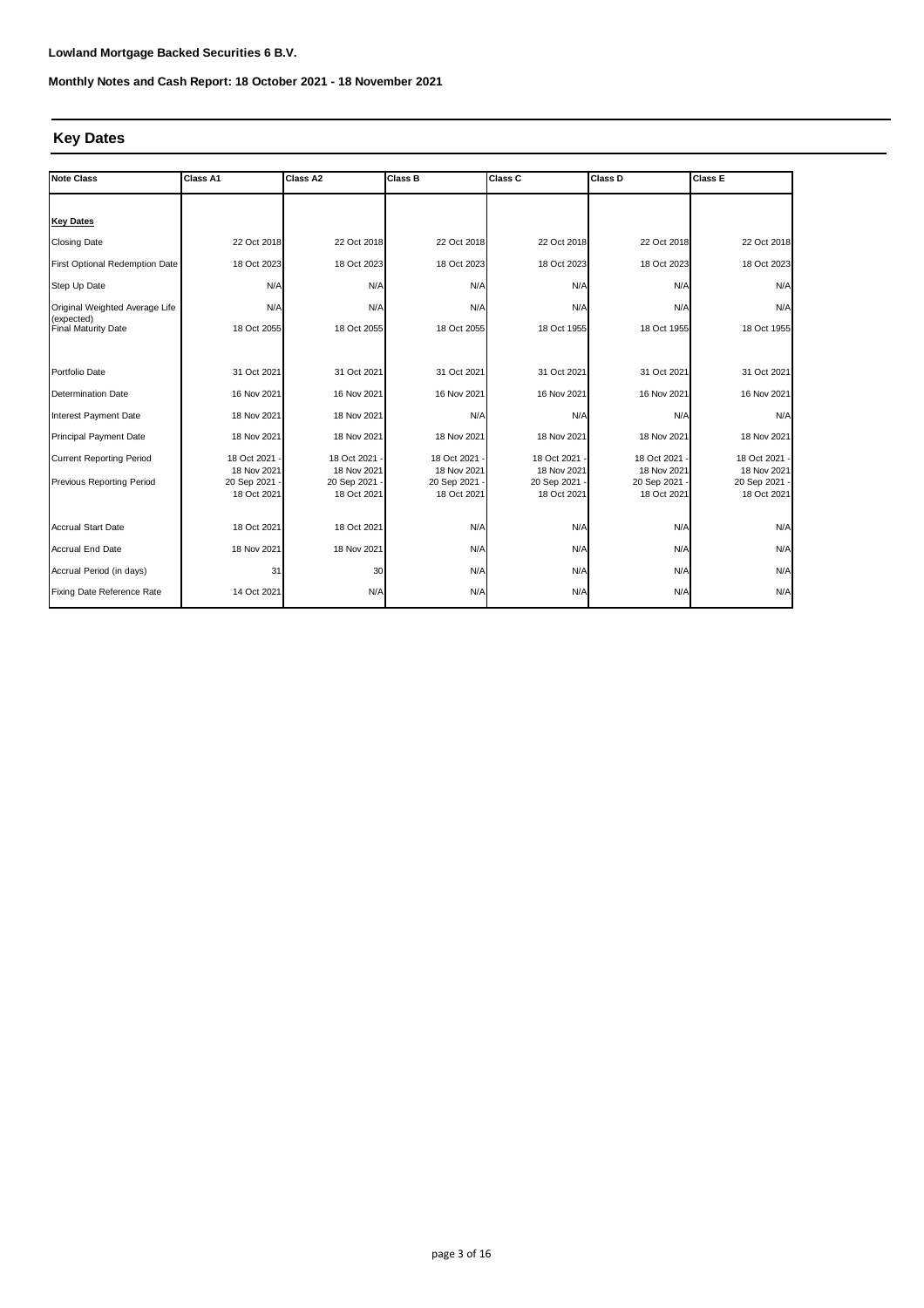# **Bond Report**

| <b>Note Class</b>                                                                                             | Class A1                                               | Class A2                                                      | Class B                                                | Class C                                                | Class D                                                       | <b>Class E</b>                                         |
|---------------------------------------------------------------------------------------------------------------|--------------------------------------------------------|---------------------------------------------------------------|--------------------------------------------------------|--------------------------------------------------------|---------------------------------------------------------------|--------------------------------------------------------|
|                                                                                                               |                                                        |                                                               |                                                        |                                                        |                                                               |                                                        |
| General information                                                                                           |                                                        |                                                               |                                                        |                                                        |                                                               |                                                        |
| Issuer                                                                                                        | Lowland Mortgage<br><b>Backed Securities 6</b><br>B.V. | <b>Lowland Mortgage</b><br><b>Backed Securities 6</b><br>B.V. | Lowland Mortgage<br><b>Backed Securities 6</b><br>B.V. | Lowland Mortgage<br><b>Backed Securities 6</b><br>B.V. | <b>Lowland Mortgage</b><br><b>Backed Securities 6</b><br>B.V. | Lowland Mortgage<br><b>Backed Securities 6</b><br>B.V. |
| Legal Entity Identifier (LEI)                                                                                 | 724500QX447Z5BL66C79                                   | 724500QX447Z5BL66C79                                          | 724500QX447Z5BL66C79                                   | 724500QX447Z5BL66C79                                   | 724500QX447Z5BL66C79                                          | 724500QX447Z5BL66C79                                   |
| <b>ISIN Code</b>                                                                                              | XS1895557848                                           | XS1895558143                                                  | XS1895559034                                           | XS1895559620                                           | XS1895559893                                                  | XS1895560040                                           |
| Common code                                                                                                   | 189555784                                              | 189555814                                                     | 189555903                                              | 189555962                                              | 189555989                                                     | 189556004                                              |
| Security code                                                                                                 |                                                        |                                                               |                                                        |                                                        |                                                               |                                                        |
| Stock Exchange Listing(s)                                                                                     | Euronext Exchange                                      | Euronext Exchange                                             | Euronext Exchange                                      | Euronext Exchange                                      | Euronext Exchange                                             | Euronext Exchange                                      |
| Currency                                                                                                      | <b>EUR</b>                                             | <b>EUR</b>                                                    | <b>EUR</b>                                             | <b>EUR</b>                                             | <b>EUR</b>                                                    | <b>EUR</b>                                             |
| Applicable exchange rate                                                                                      | Not Applicable                                         | Not Applicable                                                | Not Applicable                                         | Not Applicable                                         | Not Applicable                                                | Not Applicable                                         |
| Number of Notes                                                                                               | 499                                                    | 22751                                                         | 625                                                    | 450                                                    | 400                                                           | 275                                                    |
| Bond structure                                                                                                | Soft Bullet                                            | Soft Bullet                                                   | Soft Bullet                                            | Soft Bullet                                            | Soft Bullet                                                   | Soft Bullet                                            |
| Mortgage backed (yes / no)                                                                                    | Yes                                                    | Yes                                                           | Yes                                                    | Yes                                                    | Yes                                                           | Yes                                                    |
| Original Credit Rating(s)                                                                                     | - / Aaa (sf) / AAA (sf) / -                            | -/ Aaa (sf) / AAA (sf) / -                                    | - / Aa3 (sf) / AAA (sf) / -                            | $-$ / A2 (sf) / AA+ (sf) / -                           | $-$ / Baa2 (sf) / A+ (sf) / -                                 | $-$ / n.r. (sf) / BB+ (sf) / -                         |
| (S&P/Moody's/Fitch/DBRS)<br><b>Current Credit Rating(s)</b><br>(S&P/Moody's/Fitch/DBRS)<br>Credit enhancement | - / Aaa (sf) / AAA (sf) /                              | $-$ / Aaa (sf) / AAA (sf) /                                   | - / Aa3 (sf) / AAA (sf) / -                            | $-$ / A2 (sf) / AAA (sf) / -                           | - / Baa2 (sf) / AA (sf) / -                                   | - / n.r. (sf) / BBB (sf) / -                           |
| -Through reserve fund                                                                                         | 0.00                                                   | 0.00                                                          | 0.00                                                   | 0.00                                                   | 0.00                                                          | 0.00                                                   |
| -Through subordination                                                                                        | 2,450,100,000.00                                       | 175,000,000.00                                                | 112,500,000.00                                         | 67,500,000.00                                          | 27,500,000.00                                                 | 0.00                                                   |
| Total                                                                                                         | 2,450,100,000.00                                       | 175,000,000.00                                                | 112,500,000.00                                         | 67,500,000.00                                          | 27,500,000.00                                                 | 0.00                                                   |
| Liquidity support                                                                                             |                                                        |                                                               |                                                        |                                                        |                                                               |                                                        |
| -Through cash advance facility                                                                                | 34,875,000.00                                          | 34,875,000.00                                                 | N/A                                                    | N/A                                                    | N/A                                                           | N/A                                                    |
| -Through reserve fund                                                                                         | 0.00                                                   | 0.00                                                          | N/A                                                    | N/A                                                    | N/A                                                           | N/A                                                    |
| Total                                                                                                         | 34,875,000.00                                          | 34,875,000.00                                                 | N/A                                                    | N/A                                                    | N/A                                                           | N/A                                                    |
|                                                                                                               |                                                        |                                                               |                                                        |                                                        |                                                               |                                                        |

Transaction compliant with retention requirements\*

Yes \*

| Percentage retained at Closing                          | 100.00% | 100.00% | 100.00% | 100.00% | 100.00% | 100.00% |
|---------------------------------------------------------|---------|---------|---------|---------|---------|---------|
| Date                                                    |         |         |         |         |         |         |
| Percentage placed at Closing                            | 0.00%   | 0.00%   | 0.00%   | 0.00%   | 0.00%   | 0.00%   |
| Date (privately and/or publicly)                        |         |         |         |         |         |         |
| Total                                                   | 100.00% | 100.00% | 100.00% | 100.00% | 100.00% | 100.00% |
| Percentage retained at                                  | 100.00% | 100.00% | 100.00% | 100.00% | 100.00% | 100.00% |
| <b>Reporting Date</b><br>Percentage placed at Reporting | 0.00%   | 0.00%   | 0.00%   | 0.00%   | 0.00%   | 0.00%   |
| Date (privately and/or publicly)                        |         |         |         |         |         |         |
| Total                                                   | 100.00% | 100.00% | 100.00% | 100.00% | 100.00% | 100.00% |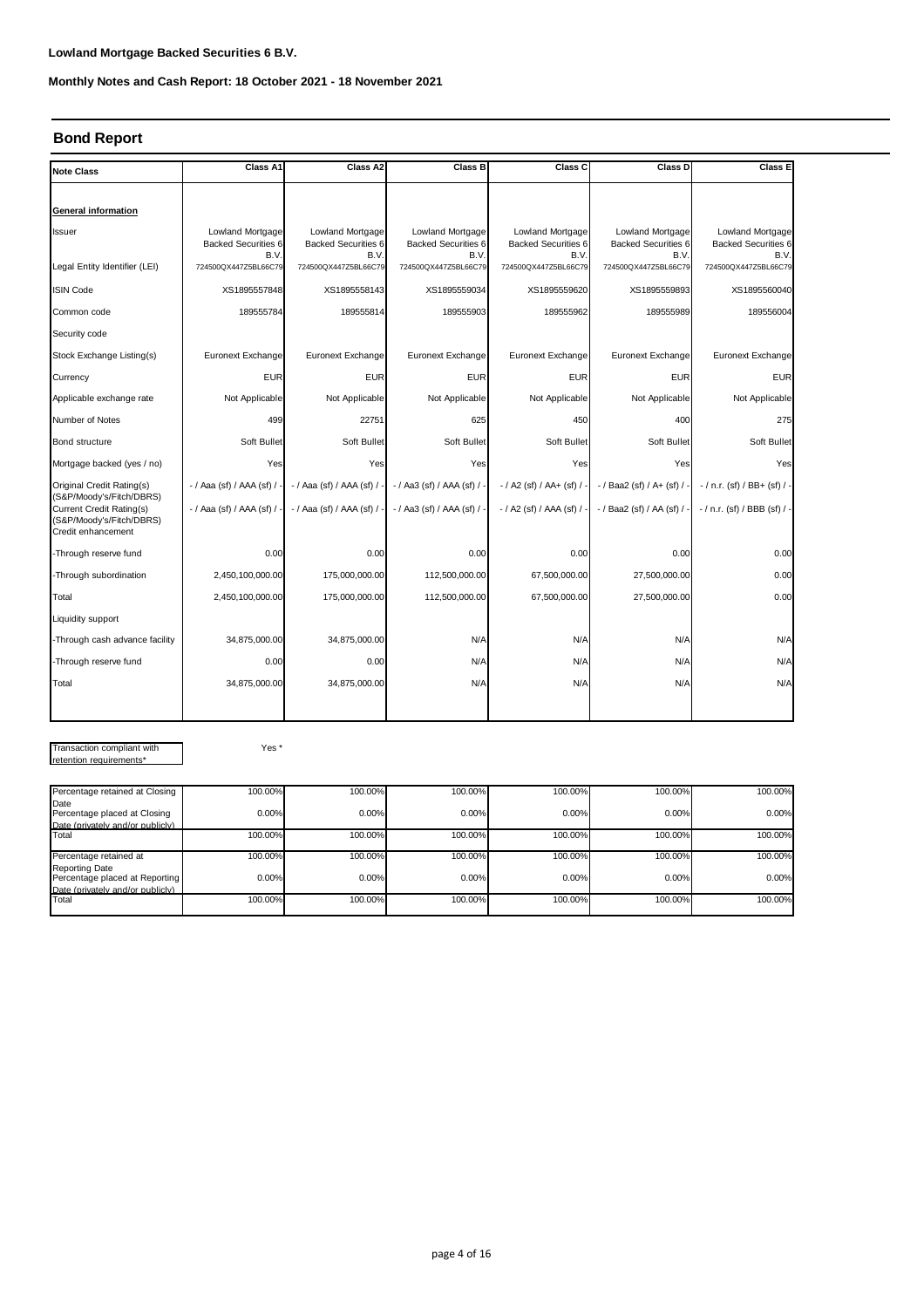# **Bond Report (2)**

| <b>Note Class</b>                                  | Class A1      | Class A2         | Class B       | Class C       | Class D       | Class E       |
|----------------------------------------------------|---------------|------------------|---------------|---------------|---------------|---------------|
|                                                    |               |                  |               |               |               |               |
| <b>Principal information</b>                       |               |                  |               |               |               |               |
| Original Principal Balance                         | 49,900,000.00 | 2,275,100,000.00 | 62,500,000.00 | 45,000,000.00 | 40,000,000.00 | 27,500,000.00 |
| Principal Balance before                           | 49,900,000.00 | 2,275,100,000.00 | 62,500,000.00 | 45,000,000.00 | 40,000,000.00 | 27,500,000.00 |
| Payment<br><b>Total Principal Payments</b>         | 0.00          | 0.00             | 0.00          | 0.00          | 0.00          | 0.00          |
| Principal Balance after Payment                    | 49,900,000.00 | 2,275,100,000.00 | 62,500,000.00 | 45,000,000.00 | 40,000,000.00 | 27,500,000.00 |
| Principal Balance per Note                         | 100,000.00    | 100,000.00       | 100,000.00    | 100,000.00    | 100,000.00    | 100,000.00    |
| before Payment<br>Previous Factor                  | 1.00000       | 1.00000          | 1.00000       | 1.00000       | 1.00000       | 1.00000       |
| Principal Payments per Note                        | 0.00          | 0.00             | 0.00          | 0.00          | 0.00          | 0.00          |
| Balance after Payment per Note                     | 100,000.00    | 100,000.00       | 100,000.00    | 100,000.00    | 100,000.00    | 100,000.00    |
| <b>Current Factor</b>                              | 1.00000       | 1.00000          | 1.00000       | 1.00000       | 1.00000       | 1.00000       |
|                                                    |               |                  |               |               |               |               |
| <b>Principal Deficiency Ledger</b>                 |               |                  |               |               |               |               |
| PDL Balance Previous Interest                      | 0.00          | 0.00             | 0.00          | 0.00          | 0.00          | 0.00          |
| <b>Payment Date</b><br>Additions to PDL in current | 0.00          | 0.00             | 0.00          | 0.00          | 0.00          | 0.00          |
| reporting period<br>Releases from PDL in current   | 0.00          | 0.00             | 0.00          | 0.00          | 0.00          | 0.00          |
| reporting period<br>PDL Balance Current Interest   | 0.00          | 0.00             | 0.00          | 0.00          | 0.00          | 0.00          |
| <b>Payment Date</b><br>Cumulative Additions to PDL | 0.00          | 0.00             | 0.00          | 0.00          | 0.00          | 302,682.00    |
| <b>Cumulative Releases from PDL</b>                | 0.00          | 0.00             | 0.00          | 0.00          | 0.00          | 302,682.00    |
|                                                    |               |                  |               |               |               |               |
| <b>Interest information</b>                        |               |                  |               |               |               |               |
| <b>Accrual Start Date</b>                          | 18 Oct 21     | 18 Oct 21        | N/A           | N/A           | N/A           | N/A           |
| <b>Accrual End Date</b>                            | 18 Nov 21     | 18 Nov 21        | N/A           | N/A           | N/A           | N/A           |
| Accrual Period (in days)                           | 31            | 30               | N/A           | N/A           | N/A           | N/A           |
| Fixing Date Reference Rate                         | 14 Oct 21     | N/A              | N/A           | N/A           | N/A           | N/A           |
| Reference Rate                                     | Euribor_1M    | N/A              | N/A           | N/A           | N/A           | N/A           |
| Coupon Reference Rate (in %)                       | $-0.563$      | N/A              | N/A           | N/A           | N/A           | N/A           |
| Margin (in bps)                                    | 50.00         | N/A              | N/A           | N/A           | N/A           | N/A           |
| Step Up Margin (in bps)                            | N/A           | N/A              | N/A           | N/A           | N/A           | N/A           |
| Current Coupon (in bps)                            | 0.000         | 100.000          | N/A           | N/A           | N/A           | N/A           |
| Day Count Convention                               | act/360       | fixed 30/360     | N/A           | N/A           | N/A           | N/A           |
| <b>Total Interest Payments</b>                     | 0.00          | 1,895,840.83     | N/A           | N/A           | N/A           | N/A           |
| Interest Payments Per Note                         | 0.00          | 83.33            | N/A           | N/A           | N/A           | N/A           |
| Scheduled Interest Payment                         | 0.00          | 1,895,840.83     | N/A           | N/A           | N/A           | N/A           |
| Current Interest Shortfall                         | 0.00          | 0.00             | N/A           | N/A           | N/A           | N/A           |
| <b>Cumulative Interest Shortfall</b>               | 0.00          | 0.00             | N/A           | N/A           | N/A           | N/A           |
|                                                    |               |                  |               |               |               |               |
| Total Principal + Interest<br>Payments             | 0.00          | 1,895,840.83     | 0.00          | 0.00          | 0.00          | 0.00          |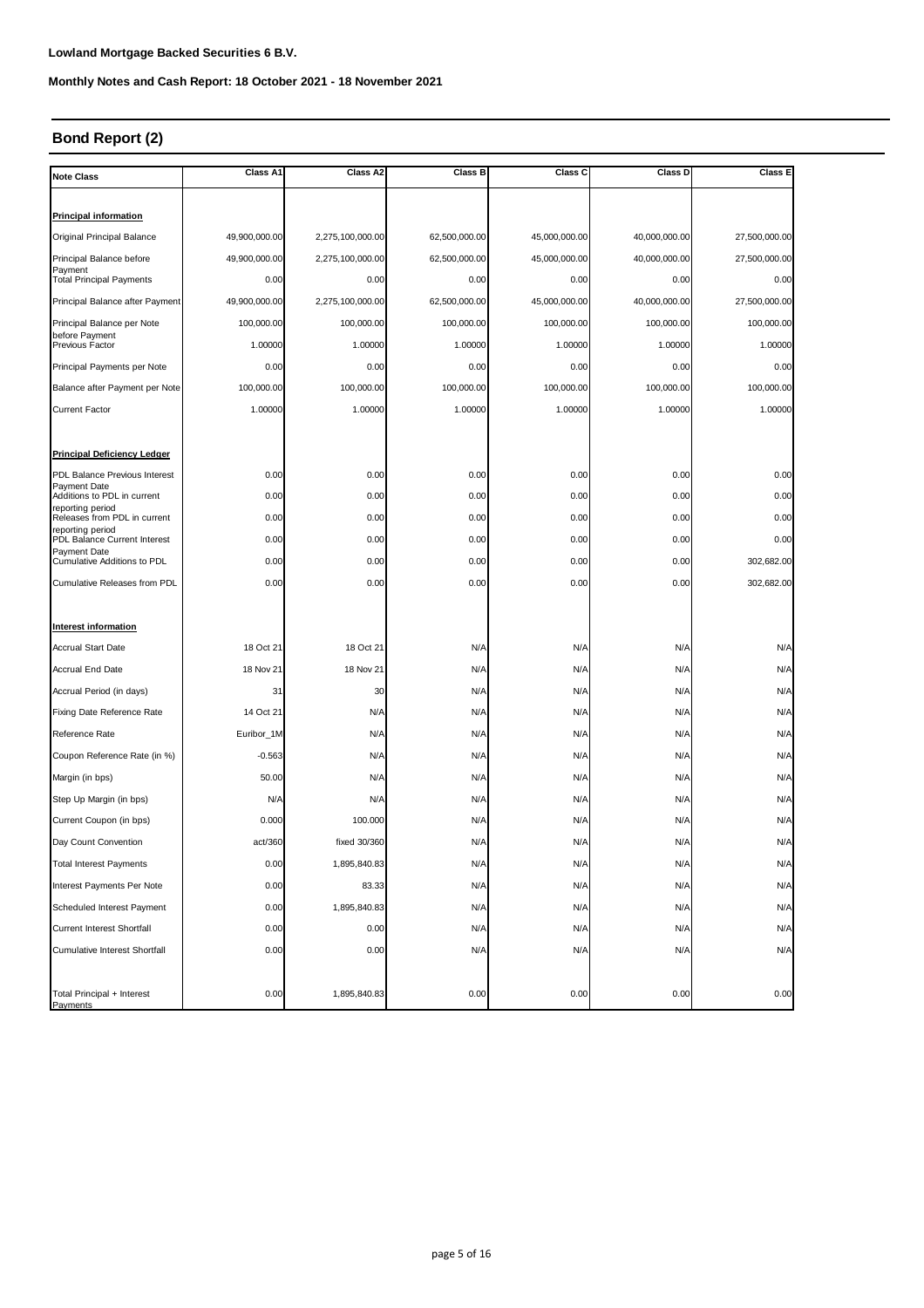# **Revenue Priority of Payments**

|                                                                                                                                                                                                                                                                                                               | Previous Period | <b>Current Period</b> |
|---------------------------------------------------------------------------------------------------------------------------------------------------------------------------------------------------------------------------------------------------------------------------------------------------------------|-----------------|-----------------------|
| <b>Available Revenue Funds</b>                                                                                                                                                                                                                                                                                |                 |                       |
| (i) as interest on the Mortgage Receivables less, with respect to each Savings Mortgage Receivable;                                                                                                                                                                                                           | 4,623,200.90    | 4,592,510.84          |
| (ii) as interest accrued on the Issuer Collection Account excl. the Financial Cash Collateral Ledger;                                                                                                                                                                                                         | $-11,193.11$    | $-14.916.81$          |
| (iii) as prepayment penalties under the Mortgage Receivables;                                                                                                                                                                                                                                                 | 587,816.76      | 611,783.96            |
| (iv) as Net Foreclosure Proceeds on any Mortgage Receivables to the extent such proceeds do not relate to                                                                                                                                                                                                     | 0.00            | 0.00                  |
| principal;<br>(v) amounts to be drawn from the Issuer Collection Account and/or the Custody Cash Account equal to any Set-                                                                                                                                                                                    | 0.00            | 0.00                  |
| Off Amount and Commingling Amount and/or the proceeds of Securities;<br>(vi) as amounts received in connection with a repurchase of Mortgage Receivables;                                                                                                                                                     | 80,305.61       | 83,280.29             |
| (vii) as amounts received in connection with a sale of Mortgage Receivables;                                                                                                                                                                                                                                  | 0.00            | 0.00                  |
| (viii) as amounts received as post-foreclosure proceeds on the Mortgage Receivables;                                                                                                                                                                                                                          | 0.00            | 0.00                  |
| (ix) as amounts to be drawn under the Cash Advance Facility (other than Cash Advance Facility Stand-by                                                                                                                                                                                                        | 0.00            | 0.00                  |
| Drawings);<br>(x) as amounts deducted from the Available Principal Funds on such Notes Payment Date as Interest Shortfall;                                                                                                                                                                                    | 0.00            | 0.00                  |
| (xi) as amounts to be drawn from the Issuer Collection Account with a corresponding debit to the Interest                                                                                                                                                                                                     | 0.00            | 0.00                  |
| Reconciliation Ledger; and<br>(xii) any amounts standing to the credit of the Issuer Collection Account and the Custody Cash Account, after all                                                                                                                                                               | 0.00            | 0.00                  |
| payment obligations of the Issuer under the Transaction Documents, other than towards payment of any<br>Less; (xiii) on the first Payment Date of each calendar year a minimum of 2,500,-;<br>-/-                                                                                                             | 0.00            | 0.00                  |
| -/-<br>Less: (xiv) any amount to be credited to the Interest Reconciliation Ledger on the immediately succeeding<br>Payment Date.                                                                                                                                                                             | 0.00            | 0.00                  |
| <b>Total Available Revenue Funds</b>                                                                                                                                                                                                                                                                          | 5,280,130.16    | 5,272,658.28          |
| <b>Revenue Priority of Payments</b>                                                                                                                                                                                                                                                                           |                 |                       |
| (a) first, in or towards satisfaction, fees or other remuneration due and payable to the Directors and Security                                                                                                                                                                                               | 0.00            | 0.00                  |
| Trustee:<br>(b) second, in or towards satisfaction of an administration fee and all costs and expenses due and payable to                                                                                                                                                                                     | 276,199.19      | 292,698.64            |
| the Pool Servicers and the Issuer Administrator;<br>(c) third, in or towards satisfaction of, any amounts due and payable to (i) third parties, the Credit Rating                                                                                                                                             | 0.00            | 34,191.72             |
| Agencies, any legal advisor, auditor and accountant, (ii) the Paying and the Reference Agent,<br>(iii) the CAF Commitment Fee and (iv) to the Issuer Account Bank;                                                                                                                                            | 3,788.02        | 4,144.78              |
| (d) fourth, in or towards satisfaction of (i) any amounts due to the Cash Advance Facility Provider other than the<br>Cash Advance Facility Commitment Fee and (ii) a Cash Advance Facility Stand-by Drawing;<br>(e) fifth, in or towards satisfaction, all amounts of interest due but unpaid in respect of: | 0.00            | 0.00                  |
| - the Senior Class A1 Notes and                                                                                                                                                                                                                                                                               | 0.00            | 0.00                  |
| - the Senior Class A2 Notes;                                                                                                                                                                                                                                                                                  | 1,895,840.83    | 1,895,840.83          |
| (f) sixth, in or towards satisfaction of sums to be credited to the Class A Principal Deficiency Leger;                                                                                                                                                                                                       | 0.00            | 0.00                  |
| (q) seventh, in or towards satisfaction of sums to be credited to the Class B Principal Deficiency Ledger:                                                                                                                                                                                                    | 0.00            | 0.00                  |
| (h) eighth, in or towards satisfaction of sums to be credited to the Class C Principal Deficiency Ledger;                                                                                                                                                                                                     | 0.00            | 0.00                  |
| (i) ninth, in or towards satisfaction of sums to be credited to the Class D Principal Deficiency Ledger;                                                                                                                                                                                                      | 0.00            | 0.00                  |
| (i) tenth, in or towards satisfaction of sums to be credited to the Class E Principal Deficiency Ledger;                                                                                                                                                                                                      | 16,841.87       | 0.00                  |
| (k) eleventh, in or towards satisfaction of gross-up amounts or additional amounts due, if any, to the Cash                                                                                                                                                                                                   | 0.00            | 0.00                  |
| Advance Facility Provider; and<br>(I) twelfth, in or towards satisfaction of a Deferred Purchase Price Instalment to the Sellers.                                                                                                                                                                             | 3,076,311.65    | 3,045,782.32          |

**Total Revenue Priority of Payments 5,280,130.16**

 **5,272,658.28**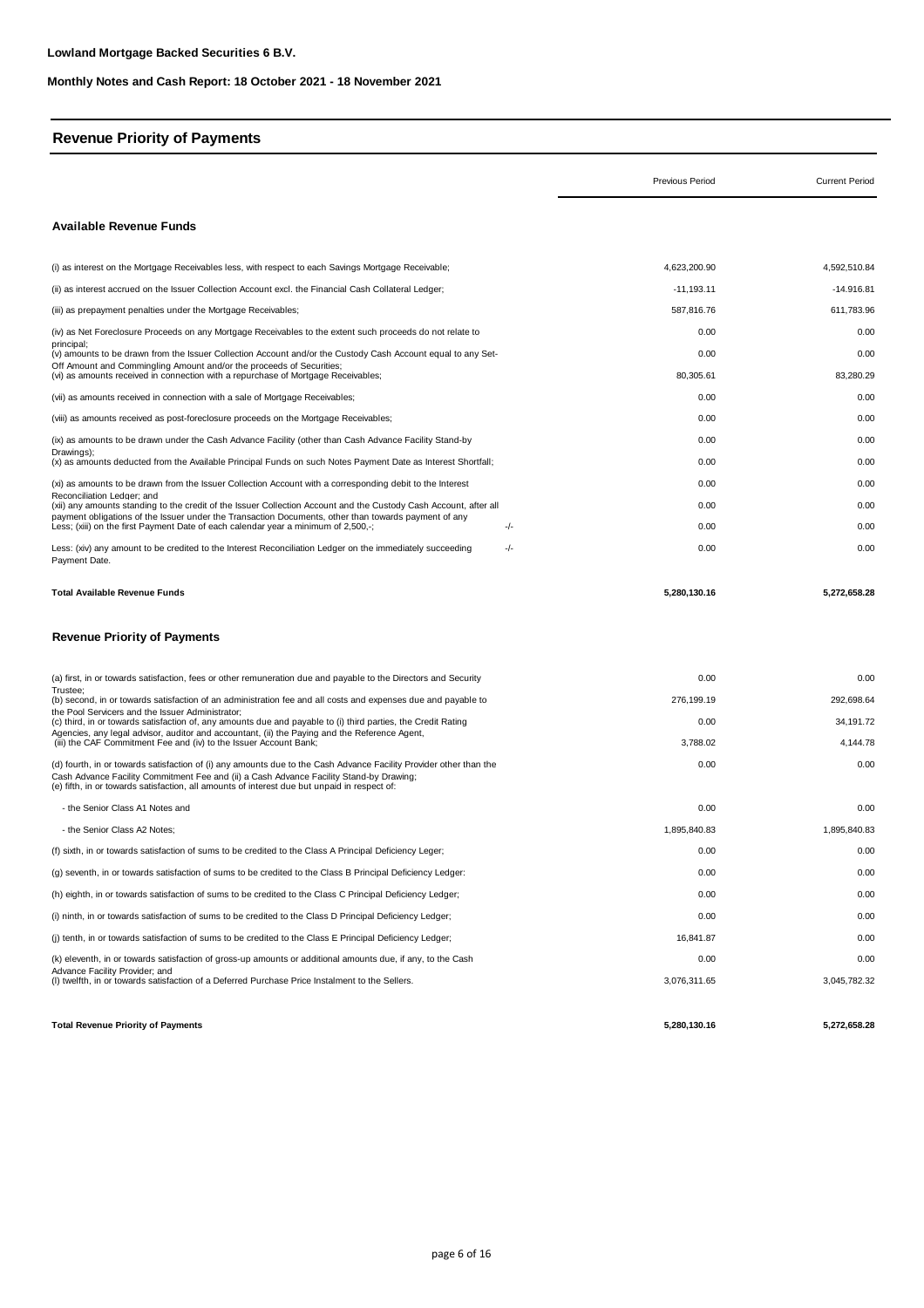# **Redemption Priority of Payments**

|                                                                                                                                             |     | Previous Period | <b>Current Period</b> |
|---------------------------------------------------------------------------------------------------------------------------------------------|-----|-----------------|-----------------------|
| <b>Floating Rate Available Principal Funds</b>                                                                                              |     |                 |                       |
| (i) as repayment and prepayment of principal under the Floating Rate Mortgage Receivables;                                                  |     | 862,153.29      | 433,598.77            |
| (ii) as partial repayment and prepayment of principal under the Floating Rate Mortgage Receivables;                                         |     | 13,679.24       | 13,389.11             |
| (iii) as Net Foreclosure Proceeds on any Floating Rate Mortgage Receivable to the extent such proceeds relate                               |     | 0.00            | 0.00                  |
| to principal:<br>(iv) as amounts received in connection with a repurchase of Floating Rate Mortgage Receivables;                            |     | 0.00            | 0.00                  |
| (v) as amounts received in connection with a sale of Floating Rate Mortgage Receivables;                                                    |     | 0.00            | 0.00                  |
| (vi) as the Floating Rate Fraction of the amounts to be credited to the Principal Deficiency Ledger;                                        |     | 361.47          | 0.00                  |
| (vii) as Participation Increase and as amounts to be received as Initial Participation;                                                     |     | 2.845.57        | 2.635.24              |
| (viii) as amounts received from the Construction Deposit Account by means of set-off with the Floating Rate                                 |     | 0.00            | 0.00                  |
| Mortgage Receivables;<br>(ix) as an amount equal to the part of the Reserved Amount equal to the balance standing to the credit of the      |     | 18.26           | 1.40                  |
| Floating Rate Purchase Ledger; and<br>(x) as the Floating Rate Fraction of any amount to be drawn from the Principal Reconciliation Ledger. |     | 0.00            | 0.00                  |
| Less: (xi) the Floating Rate Fraction of any Interest Shortfall;                                                                            | -/- | 0.00            | 0.00                  |
| Less: (xii) the Floating Rate Fraction of any amount to be credited to the Principal Reconciliation Ledger;                                 | -/- | 0.00            | 0.00                  |
| Less: (xiii) the Initial Purchase Price of any Floating Rate Further Advance Receivables and                                                | -/- | 40,178.14       | 176,164.37            |
| Less: (xiv) such part of the Reserved Amount to be credited to the Floating Rate Purchase Ledger on the                                     | -/- | 838.879.69      | 273,460.15            |
| immediately succeeding Notes Payment Date.                                                                                                  |     |                 |                       |
| <b>Total Floating Rate Available Principal Funds</b>                                                                                        |     | 0.00            | 0.00                  |
| <b>Fixed Rate Available Principal Funds</b>                                                                                                 |     |                 |                       |
| (i) as repayment and prepayment of principal under the Fixed Rate Mortgage Receivables;                                                     |     | 33,956,667.11   | 25,457,559.76         |
| (ii) as partial repayment and prepayment of principal under the Fixed Rate Mortgage Receivables;                                            |     | 4,109,092.14    | 4,125,373.82          |
| (iii) as Net Foreclosure Proceeds on any Fixed Rate Mortgage Receivable to the extent such proceeds relate to                               |     | 0.00            | 0.00                  |
| principal:<br>(iv) as amounts received in connection with a repurchase of Fixed Rate Mortgage Receivables;                                  |     | 4,822,086.60    | 4,660,655.18          |
| (v) as amounts received in connection with a sale of Fixed Rate Mortgage Receivables;                                                       |     | 0.00            | 0.00                  |
| (vi) as the Fixed Rate Fraction of amounts to be credited to the Principal Deficiency Ledger;                                               |     | 16,480.40       | 0.00                  |
| (vii) as Participation Increase and as amounts to be received as Initial Participation                                                      |     | 431,059.53      | 434,978.74            |
| (viii) as amounts received from the Construction Deposit Account by means of set-off with the Fixed Rate                                    |     | 0.00            | 0.00                  |
| Mortgage Receivables:<br>(ix) as an amount equal to the part of the Reserved Amount equal to the balance standing to the credit of the      |     | 832.76          | 63.74                 |
| Fixed Rate Purchase Ledger: and<br>(x) as the Fixed Rate Fraction of any amount to be drawn from the Principal Reconciliation Ledger.       |     | 0.00            | 0.00                  |
| Less: (xi) the Fixed Rate Fraction of any Interest Shortfall;                                                                               | -/- | 0.00            | 0.00                  |
| Less: (xii) the Fixed Rate Fraction of any amount to be credited to the Principal Reconciliation Ledger.                                    | -/- | 0.00            | 0.00                  |
| Less: (xiii) the Initial Purchase Price of any Fixed Rate Further Advance Receivables.                                                      | -/- | 44,175,033.09   | 34,951,751.89         |
| Less: (xiv) such part of the Reserved Amount to be credited to the Fixed Rate Purchase Ledger on the                                        | -/- | $-838, 814.55$  | $-273,120.65$         |
| immediately succeeding Notes Payment Date.                                                                                                  |     |                 |                       |
| <b>Total Fixed Rate Available Principal Funds</b>                                                                                           |     | 0.00            | 0.00                  |
| <b>Redemption Priority of Payments</b>                                                                                                      |     |                 |                       |
| (a) first, (i) the Floating Rate Redemption Available Amount will be applied for principal amounts due under the                            |     | 0.00            | 0.00                  |
| Senior Class A1 Notes:<br>thereafter, in or towards satisfaction of principal amounts due under the Senior Class A2 Notes;                  |     | 0.00            | 0.00                  |
| (a) first, (ii) the Fixed Rate Redemption Available Amount will be applied for principal amounts due under the                              |     | 0.00            | 0.00                  |
| Senior Class A2 Notes;<br>thereafter, in or towards satisfaction of principal amounts due under the Senior Class A1 Notes;                  |     | 0.00            | 0.00                  |
| (b) second, in or towards satisfaction of principal amounts due under the Mezzanine Class B Notes;                                          |     | 0.00            | 0.00                  |
| (c) third, in or towards satisfaction of principal amounts due under the Mezzanine Class C Notes;                                           |     | 0.00            | 0.00                  |
| (d) fourth, in or towards satisfaction of principal amounts due under the Junior Class D Notes;                                             |     | 0.00            | 0.00                  |
| (e) fifth, in or towards satisfaction of principal amounts due under the Subordinated Class E Notes; and                                    |     | 0.00            | 0.00                  |
|                                                                                                                                             |     |                 |                       |

**Total Redemption Priority of Payments 0.00 0.00**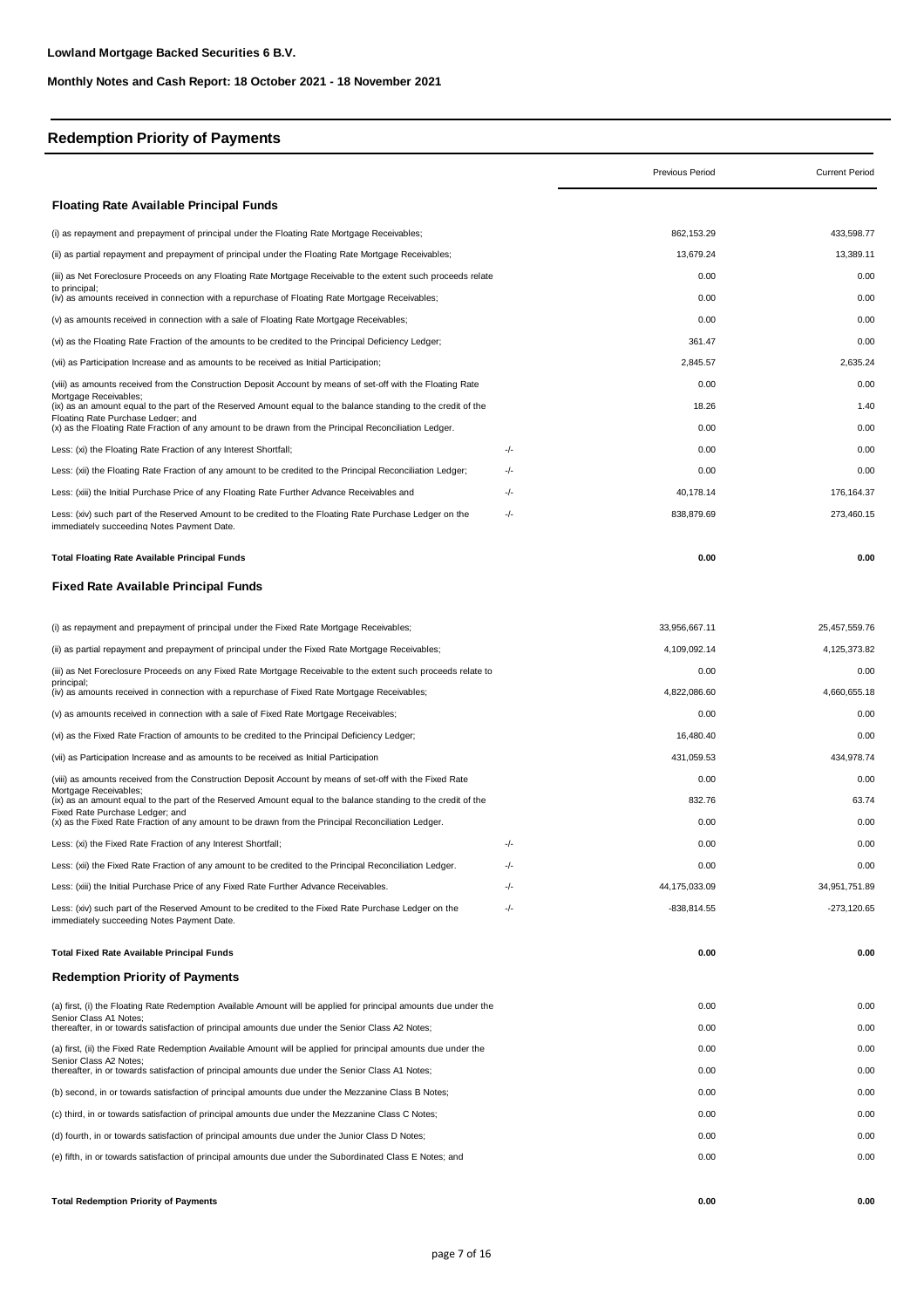#### **Issuer Accounts**

| <b>Current Period</b> |
|-----------------------|
|                       |
|                       |
| 7.194.99              |
| 7,469.34              |
|                       |
|                       |
| 21,403,778.63         |
| 0.00                  |
| -2,940,720.99         |
| 18.463.057.64         |
|                       |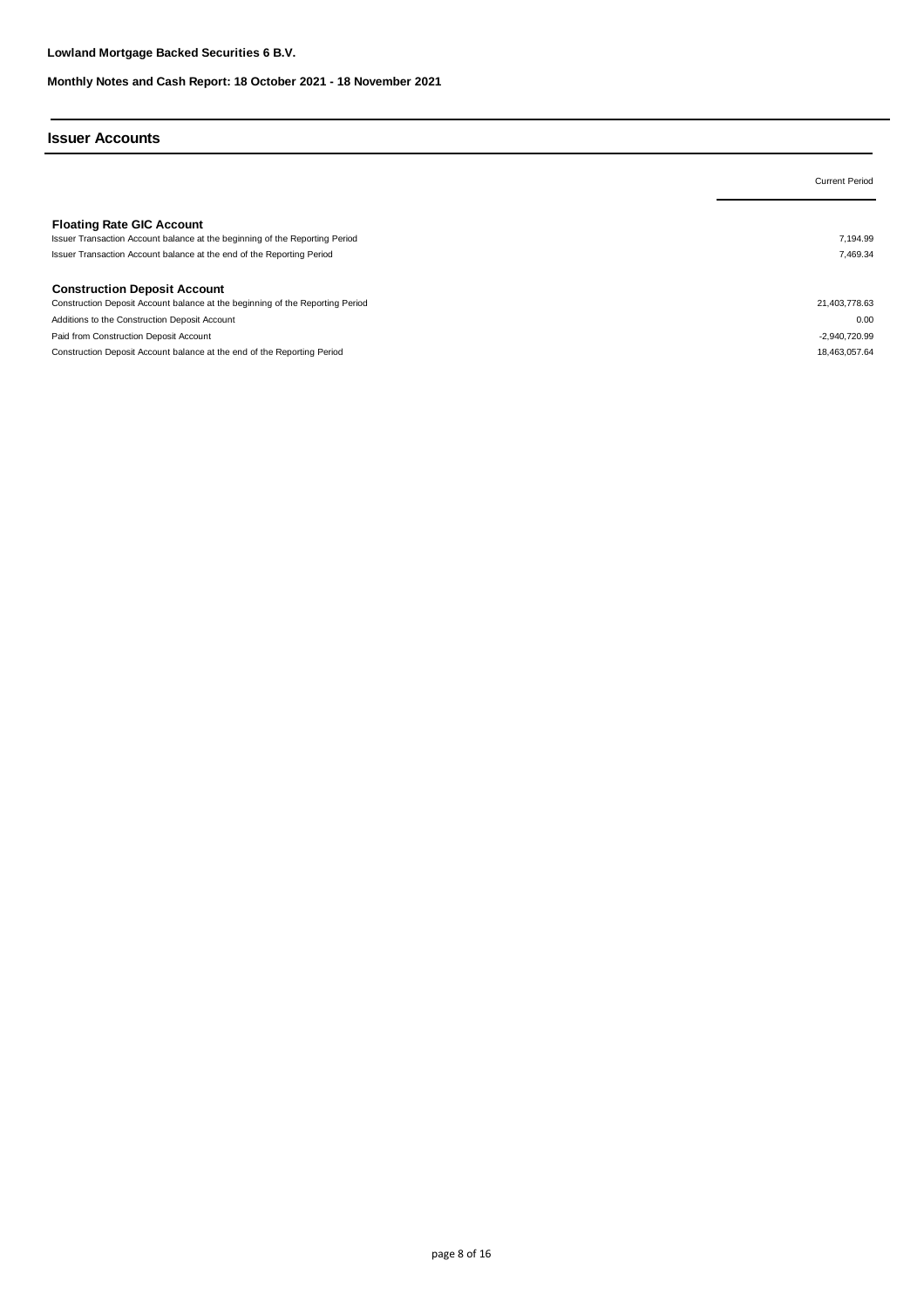#### **Additional Information**

|                                                                                                                           | <b>Current Period</b> |
|---------------------------------------------------------------------------------------------------------------------------|-----------------------|
|                                                                                                                           |                       |
| <b>Cash Advance Facility</b><br>Cash Advance Facility Stand-by Drawing Amount Amount deposited in the Collection Account: | 0.00                  |
| Cash Advance Facility Maximum Amount current Reporting Period                                                             | 34,875,000.00         |
| Cash Advance Facility Maximum Amount next Reporting Period (at the most)                                                  | 34,875,000.00         |
|                                                                                                                           |                       |
| Interest due on Cash Advance Facility Drawings                                                                            | 0.00                  |
| Interest paid on Cash Advance Facility Drawings                                                                           | 0.00                  |
| Cash Advance Facility Drawn Amount at the beginning of the Reporting Period                                               | 0.00                  |
| Cash Advance Facility Repayment current Reporting Period                                                                  | 0.00                  |
| Cash Advance Facility Drawing current Reporting Period                                                                    | 0.00                  |
| Cash Advance Facility Drawn Amount at the end of the Reporting Period                                                     | 0.00                  |
| <b>Reserve Fund</b><br>Not applicable                                                                                     |                       |
| Set-Off Financial Cash Collateral Ledger                                                                                  |                       |
| The Potential Set-Off Required Amount                                                                                     | 0.00                  |
| The Posted Set-Off Financial Cash Collateral Value, start period                                                          | 0.00                  |
| Current drawing from the Set-Off Financial Cash Collateral Ledger                                                         | 0.00                  |
| The Set-off Delivery Amount                                                                                               | 0.00                  |
| The Set-off Return Amount                                                                                                 | 0.00                  |
| Received Interest on Set-Off Financial Cash Collateral Ledger                                                             | 0.00                  |
| Paid Interest on Set-Off Financial Cash Collateral Ledger                                                                 | 0.00                  |
| The Posted Set-Off Financial Cash Collateral Value, end period                                                            | 0.00                  |
| <b>Commingling Financial Cash Collateral Ledger</b><br>The Potential Commingling Required Amount                          | 0.00                  |
| The Posted Commingling Financial Cash Collateral Value, start period                                                      | 0.00                  |
| Current drawing from the Commingling Financial Cash Collateral Ledger                                                     | 0.00                  |
| Commingling Delivery Amount                                                                                               | 0.00                  |
| Commingling Return Amount                                                                                                 | 0.00                  |
| Received Interest on Commingling Financial Cash Collateral Ledger                                                         | 0.00                  |
| Paid Interest on Commingling Financial Cash Collateral Ledger                                                             | 0.00                  |
| The Posted Commingling Financial Cash Collateral Value, end period                                                        | 0.00                  |
| <b>REPO Available Amount</b>                                                                                              |                       |
| REPO Available Amount, start period                                                                                       | 0.00                  |
| Decrease of REPO Available Amount                                                                                         | 0.00                  |
| Increase of REPO Available Amount                                                                                         | 0.00                  |
| REPO Available Amount, end period                                                                                         | 0.00                  |
| Underlying collateral in form of Equivalent Securities                                                                    |                       |
| Nominal amount of government bonds, start period                                                                          | 0.00                  |
| Nominal amount of government bonds, end period                                                                            | 0.00                  |
| <b>Interest Reconciliation Ledger</b>                                                                                     |                       |
| Balance Interest Reconciliation Ledger, start period                                                                      | 0.00                  |
| Drawings to the Interest Reconciliation Ledger                                                                            | 0.00                  |
| Credits to the Interest Reconciliation Ledger                                                                             | 0.00                  |
| Balance Interest Reconciliation Ledger, end period                                                                        | 0.00                  |
| <b>Principal Reconciliation Ledger</b>                                                                                    |                       |
| Balance Principal Reconciliation Ledger, start period                                                                     | 0.00                  |
| Drawings to the Principal Reconciliation Ledger                                                                           | 0.00                  |
| Credits to the Principal Reconciliation Ledger                                                                            | 0.00                  |
| Balance Principal Reconciliation Ledger, end period                                                                       | 0.00                  |

#### **Excess Spread Margin**

Not applicable

#### **Swap** Not applicable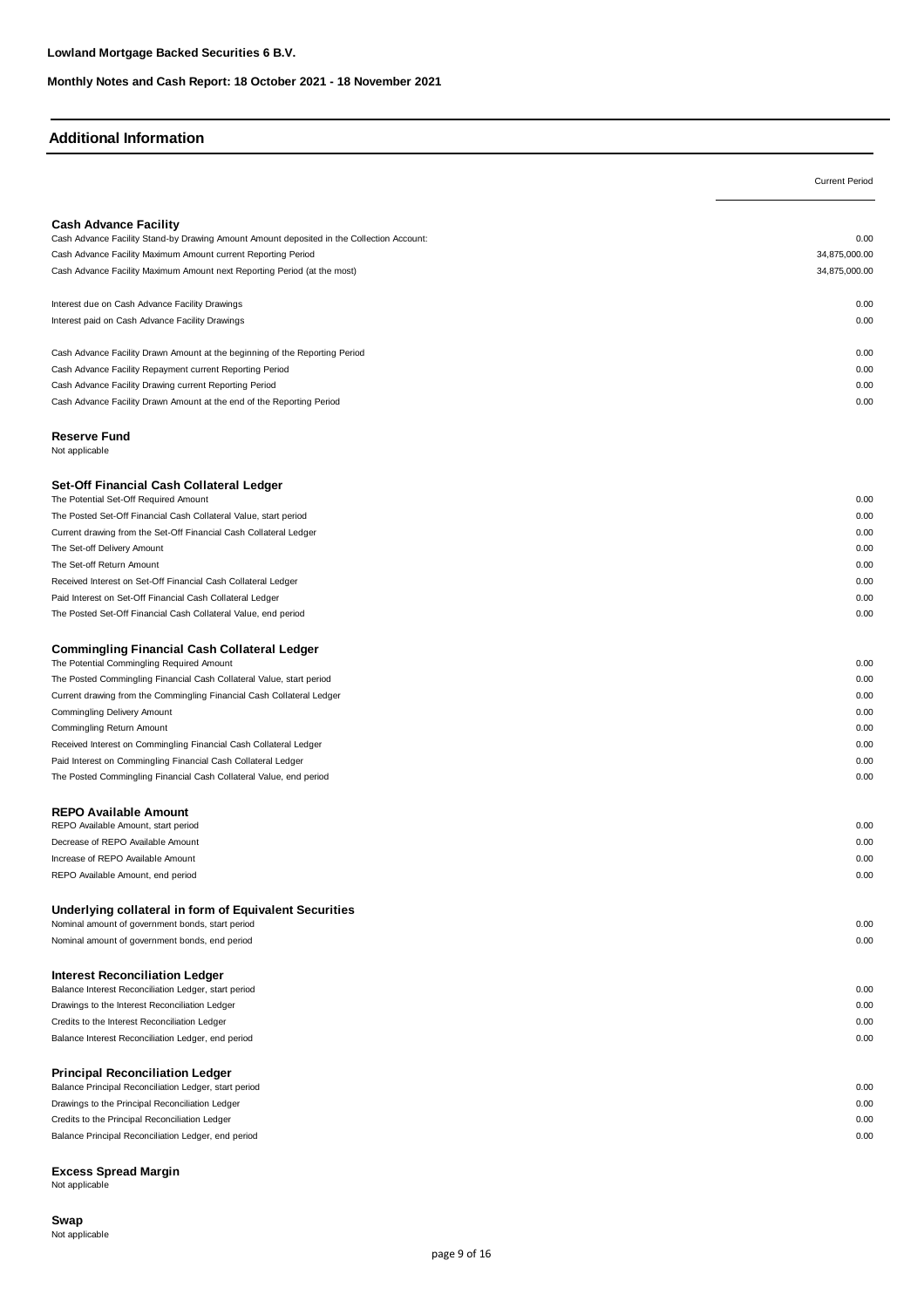| Set off                                                                                   |                     |
|-------------------------------------------------------------------------------------------|---------------------|
| Total Balance of Deposits Related to Borrowers in the Mortgage Loan Portfolio:            | 55,495,109.15       |
| Weighted Average Balance of Deposits Related to Borrowers in the Mortgage Loan Portfolio: | 4.225.00            |
| <b>Reconciliation Assets</b>                                                              |                     |
| Balance of Fixed Rate Mortgages at the end of the period                                  | 2,515,912,430.01    |
| Balance of Floating Rate Mortgages at the end of the period                               | 37,363,641.11       |
| Balance of Savings related to Fixed Rate Mortgages at the end of the period               | -52,955,747.34      |
| Balance of Savings related to Floating Rate Mortgages at the end of the period            | $-320,663.28$       |
| Notes Classes A-E start of the period                                                     | $-2,500,000,000.00$ |
| <b>Total Redemptions Notes</b>                                                            | 0.00                |
| The Reserved Amount                                                                       | 339.50              |
| - Difference                                                                              | 0.00                |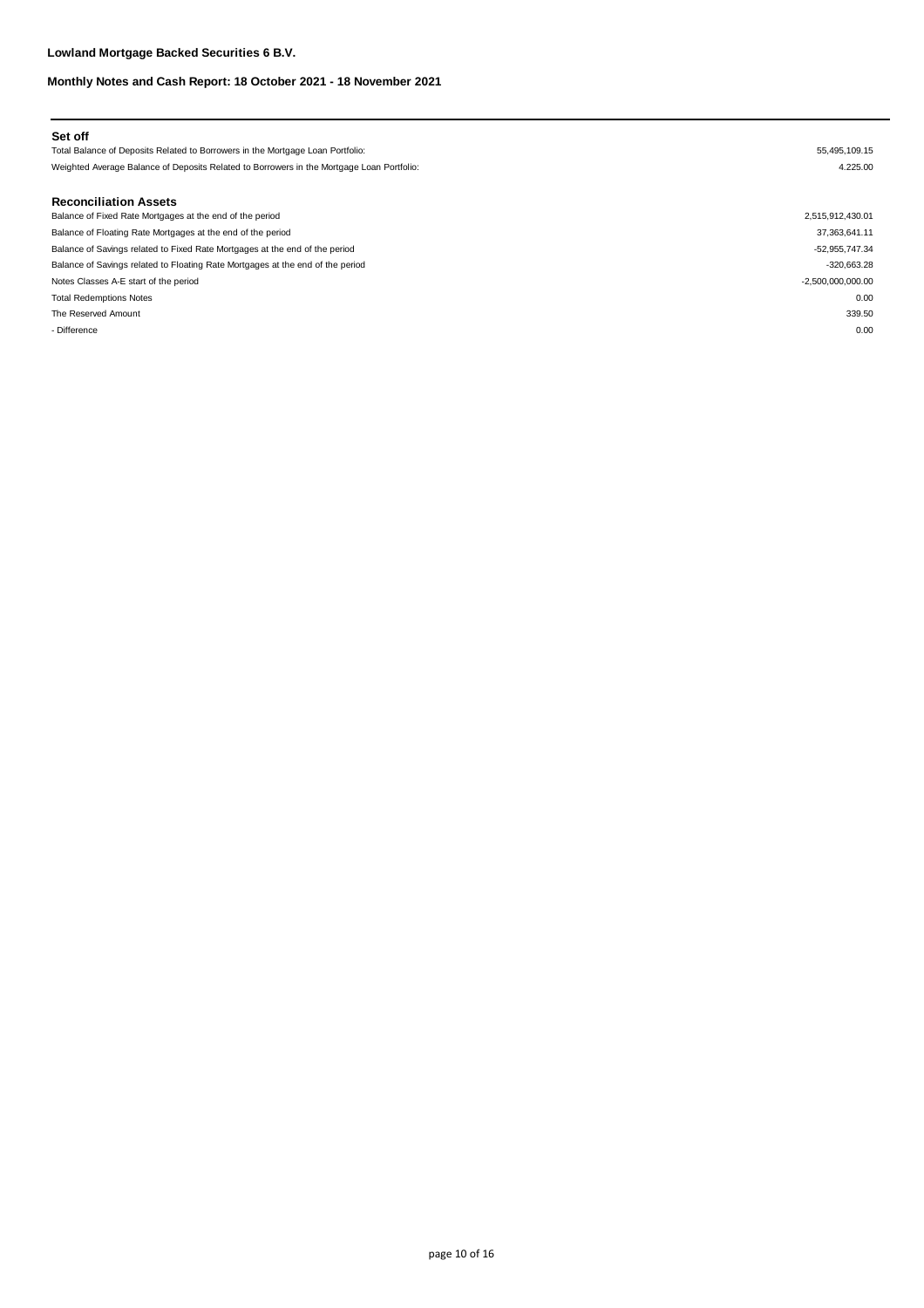# **Triggers and Portfolio Limits**

| <b>Triggers</b>                                                                                                                                                                                                                                                                                                                                                                                                                                                                                                                                              | Criteria    | Realised as per Ok/Breach |    | Consequence if breached                                                     |
|--------------------------------------------------------------------------------------------------------------------------------------------------------------------------------------------------------------------------------------------------------------------------------------------------------------------------------------------------------------------------------------------------------------------------------------------------------------------------------------------------------------------------------------------------------------|-------------|---------------------------|----|-----------------------------------------------------------------------------|
| (a) the Seller will represent and warrant to the Issuer and the Security Trustee the matters set out in (i) Clause 8 of the                                                                                                                                                                                                                                                                                                                                                                                                                                  | TRUE        | 18/11/2021<br>True OK     |    | Purchase of Further Advances or Substitutions                               |
| Mortgage Receivables Purchase Agreement, other than those set out in Clause 8 items (hh) and (jj), with respect to the<br>Further Advance Receivables and/or New Mortgage Receivables sold on such date and (ii) Clause 9 of the Mortgage<br>Receivables Purchase Agreement;                                                                                                                                                                                                                                                                                 |             |                           |    | not allowed                                                                 |
| (aa) the aggregate Net Outstanding Principal Amount of all Interest-Only Mortgage Receivables divided by the aggregate<br>Net Outstanding Principal Amount of all Mortgage Receivables does not exceed 31 per cent;                                                                                                                                                                                                                                                                                                                                          | <b>TRUE</b> | 30.43 % OK                |    | Purchase of Further Advances or Substitutions<br>not allowed                |
| (b) no Assignment Notification Event has occurred and is continuing on such Notes Payment Date;                                                                                                                                                                                                                                                                                                                                                                                                                                                              | TRUE        | True OK                   |    | Purchase of Further Advances or Substitutions                               |
| (bb) (x) the aggregate Realised Losses in respect of all previous Mortgage Calculation Periods divided by (y) the<br>aggregate Net Outstanding Principal Amount of the Mortgage Receivables on the Closing Date, does not exceed 0.40                                                                                                                                                                                                                                                                                                                        | TRUE        | 0.01% OK                  |    | not allowed<br>Purchase of Further Advances or Substitutions<br>not allowed |
| per cent;<br>(c) there has been no failure by the Seller to repurchase any Mortgage Receivable which it is required to repurchase<br>pursuant to the Mortgage Receivables Purchase Agreement;                                                                                                                                                                                                                                                                                                                                                                | <b>TRUE</b> | True OK                   |    | Purchase of Further Advances or Substitutions<br>not allowed                |
| (cc) the Further Advance Receivables and the New Mortgage Receivables do not result from Employee Mortgage<br>Loans;                                                                                                                                                                                                                                                                                                                                                                                                                                         | <b>TRUE</b> | True OK                   |    | Purchase of Further Advances or Substitutions<br>not allowed                |
| (d) the Further Advance Purchase Available Amount is sufficient to pay the Initial Purchase Price for the relevant New<br>Mortgage Receivables and/or the relevant Further Advance Receivables;                                                                                                                                                                                                                                                                                                                                                              | <b>TRUE</b> | -339.50 OK                |    | Purchase of Further Advances or Substitutions<br>not allowed                |
| (dd)a Further Advance Receivable and a New Mortgage Receivable has either a fixed rate of interest or a floating rate of TRUE<br>interest, without any interest optionality's or alternatives, such as the Interest Dampner (Rente Demper), Stable Interest<br>(Stabiel Rente), Ceiling Interest (Plafond Rente), the Ideal Interest (Ideaal Rente), Middle Interest (Middelrente), varirust,<br>average interest rate and other caps and/or floors.                                                                                                         |             | True OK                   |    | Purchase of Further Advances or Substitutions<br>not allowed                |
| (e) (x) the aggregate Net Outstanding Principal Amount of all Defaulted Mortgage Loans divided by (y) the aggregate Net TRUE<br>Outstanding Principal Amount of all Mortgage Loans, each as calculated on the immediately preceding Notes Calculation<br>Date, does not exceed 3.2% per cent.;                                                                                                                                                                                                                                                               |             | 0.09% OK                  |    | Purchase of Further Advances or Substitutions<br>not allowed                |
| (ee) the aggregate Net Outstanding Principal Amount of all Investment Mortgage Loans divided by the aggregate Net<br>Outstanding Principal Amount of all Mortgage Receivables does not exceed 3.2 per cent;                                                                                                                                                                                                                                                                                                                                                  | <b>TRUE</b> | 2.45 % OK                 |    | Purchase of Further Advances or Substitutions<br>not allowed                |
| (f) the weighted average number of months elapsed since origination of all Mortgage Loans shall not fall below 30                                                                                                                                                                                                                                                                                                                                                                                                                                            | TRUE        | 68.54 OK                  |    | Purchase of Further Advances or Substitutions<br>not allowed                |
| months:<br>(g) the New Mortgage Receivables and/or the Further Advance Receivables have pursuant to the relevant Mortgage                                                                                                                                                                                                                                                                                                                                                                                                                                    | <b>TRUE</b> | 10/1/2051                 | OK | Purchase of Further Advances or Substitutions                               |
| Conditions to be fully repaid ultimately by October 2053;<br>(h1) the Receivables Floating Rate Fraction will not be less than 0 per cent. and the Receivables Fixed Rate Fraction will<br>not exceed 100 per cent;                                                                                                                                                                                                                                                                                                                                          | TRUE        | 1.48% / 98.52% OK         |    | not allowed<br>Purchase of Further Advances or Substitutions<br>not allowed |
| (h2) the Receivables Floating Rate Fraction will not exceed 10 per cent. and the Receivables Fixed Rate Fraction will not<br>be less than 90 per cent;                                                                                                                                                                                                                                                                                                                                                                                                       | <b>TRUE</b> | 1.48% / 98.52% OK         |    | Purchase of Further Advances or Substitutions<br>not allowed                |
| (i) the aggregate Net Outstanding Principal Amount of all Mortgage Receivables with a Net Outstanding Principal Amount TRUE<br>equal to or higher than EUR 500,000 divided by the aggregate Net Outstanding Principal Amount of all Mortgage<br>Receivables does not exceed 5 per cent;                                                                                                                                                                                                                                                                      |             | 4.64 % OK                 |    | Purchase of Further Advances or Substitutions<br>not allowed                |
| (j) the weighted average Original Loan to Original Foreclosure Value Ratio of all Mortgage Receivables does not exceed                                                                                                                                                                                                                                                                                                                                                                                                                                       | <b>TRUE</b> | 101.35% OK                |    | Purchase of Further Advances or Substitutions                               |
| 109 per cent;<br>(k) the weighted average Current Loan to Original Market Value Ratio of all Mortgage Receivables does not exceed 92                                                                                                                                                                                                                                                                                                                                                                                                                         | <b>TRUE</b> | 80.7% OK                  |    | not allowed<br>Purchase of Further Advances or Substitutions                |
| per cent;<br>(I) the aggregate Net Outstanding Principal Amount of the Mortgage Receivables with an Original Loan to Original<br>Foreclosure Value Ratio higher than 120 per cent. does not exceed 13 per cent. of the aggregate Net Outstanding<br>Principal Amount of all Mortgage Receivables;                                                                                                                                                                                                                                                            | <b>TRUE</b> | 7.72 % OK                 |    | not allowed<br>Purchase of Further Advances or Substitutions<br>not allowed |
| (m) the aggregate Net Outstanding Principal Amount of the Mortgage Receivables with an Original Loan to Original<br>Foreclosure Value Ratio higher than 110 per cent. does not exceed 65 per cent. of the aggregate Net Outstanding<br>Principal Amount of all Mortgage Receivables;                                                                                                                                                                                                                                                                         | <b>TRUE</b> | 43.17 % OK                |    | Purchase of Further Advances or Substitutions<br>not allowed                |
| (n) the aggregate Net Outstanding Principal Amount of the Mortgage Receivables with an Original Loan to Original<br>Foreclosure Value Ratio higher than 100 per cent. does not exceed 79 per cent. of the aggregate Net Outstanding<br>Principal Amount of all Mortgage Receivables;                                                                                                                                                                                                                                                                         | <b>TRUE</b> | 59.13 % OK                |    | Purchase of Further Advances or Substitutions<br>not allowed                |
| (o) the aggregate Net Outstanding Principal Amount of the Mortgage Receivables with an Original Loan to Original<br>Foreclosure Value Ratio higher than 90 per cent. does not exceed 94 per cent. of the aggregate Net Outstanding Principal<br>Amount of all Mortgage Receivables;                                                                                                                                                                                                                                                                          | TRUE        | 77.41 % OK                |    | Purchase of Further Advances or Substitutions<br>not allowed                |
| (p) the weighted average Loan to Income Ratio of the Mortgage Receivables does not exceed 4.1;                                                                                                                                                                                                                                                                                                                                                                                                                                                               | <b>TRUE</b> | 4.05 OK                   |    | Purchase of Further Advances or Substitutions<br>not allowed                |
| (q) the aggregate Net Outstanding Principal Amount of the Mortgage Receivables with a Loan to Income Ratio higher<br>than 6 does not exceed 3.7 per cent. of the aggregate Net Outstanding Principal Amount of all Mortgage Receivables;                                                                                                                                                                                                                                                                                                                     | <b>TRUE</b> | 3.31 % OK                 |    | Purchase of Further Advances or Substitutions<br>not allowed                |
| (r) the aggregate Net Outstanding Principal Amount of the Mortgage Receivables with a Loan to Income Ratio higher than TRUE<br>5 does not exceed 11.8 per cent. of the aggregate Net Outstanding Principal Amount of all Mortgage Receivables;                                                                                                                                                                                                                                                                                                               |             | 9.84 % OK                 |    | Purchase of Further Advances or Substitutions<br>not allowed                |
| (s) the aggregate Net Outstanding Principal Amount of the Mortgage Receivables with a Loan to Income Ratio higher<br>than 4 does not exceed 59 per cent. of the aggregate Net Outstanding Principal Amount of all Mortgage Receivables;                                                                                                                                                                                                                                                                                                                      | <b>TRUE</b> | 45.25 % OK                |    | Purchase of Further Advances or Substitutions<br>not allowed                |
| (t) the aggregate Net Outstanding Principal Amount of the Mortgage Receivables from Borrowers which are employed is<br>at least 95 per cent. of the aggregate Net Outstanding Principal Amount of all Mortgage Receivables;                                                                                                                                                                                                                                                                                                                                  | <b>TRUE</b> | 96.02 % OK                |    | Purchase of Further Advances or Substitutions<br>not allowed                |
| (u) the aggregate Net Outstanding Principal Amount of the Mortgage Receivables due by Borrowers which are self-<br>employed does not exceed 3 per cent. of the aggregate Net Outstanding Principal Amount of all Mortgage Receivables;                                                                                                                                                                                                                                                                                                                       | <b>TRUE</b> | 2.69 % OK                 |    | Purchase of Further Advances or Substitutions<br>not allowed                |
| (v) there is no balance on the Principal Deficiency Ledger;                                                                                                                                                                                                                                                                                                                                                                                                                                                                                                  | <b>TRUE</b> | True OK                   |    | Purchase of Further Advances or Substitutions                               |
| (w) no part of the Available Principal Funds on such Notes Payment Date is used to make good any Interest Shortfall as<br>item (x) of the Available Revenue Funds;                                                                                                                                                                                                                                                                                                                                                                                           | <b>TRUE</b> | True OK                   |    | Purchase of Further Advances or Substitutions<br>not allowed                |
| (x) the aggregate Net Outstanding Principal Amount of the New Mortgage Receivables and the Further Advance<br>Receivables purchased on such Notes Payment Date and on the eleven immediately preceding Notes Payment Dates<br>divided by the aggregate Net Outstanding Principal Amount of all Mortgage Receivables on the Closing Date does not<br>exceed 20 per cent. The Issuer and the Seller may agree to a higher percentage, subject to the confirmation of Moody's<br>and Fitch that the ratings will not be adversely affected as a result thereof; | TRUE        | 19.05% OK                 |    | Purchase of Further Advances or Substitutions<br>not allowed                |
| (y) the aggregate Net Outstanding Principal Amount of all NHG Mortgage Receivables divided by the aggregate Net<br>Outstanding Principal Amount of all Mortgage Receivables is equal to or higher than 45 per cent;                                                                                                                                                                                                                                                                                                                                          | <b>TRUE</b> | 45.16 % OK                |    | Purchase of Further Advances or Substitutions<br>not allowed                |
| (z) the Aggregate Construction Deposit Amount does not exceed EUR 34,000,000;                                                                                                                                                                                                                                                                                                                                                                                                                                                                                | <b>TRUE</b> | 18,463,057.64 OK          |    | Purchase of Further Advances or Substitutions                               |
| * Portfolio after Repurchases and Replenishment                                                                                                                                                                                                                                                                                                                                                                                                                                                                                                              |             |                           |    | not allowed                                                                 |

| <b>Substitution Triggers</b>                                                                                                    | <b>Criteria</b> | Realised as per Ok/Breach | Consequence if breached                       |
|---------------------------------------------------------------------------------------------------------------------------------|-----------------|---------------------------|-----------------------------------------------|
|                                                                                                                                 |                 | 18/11/2021*               |                                               |
|                                                                                                                                 |                 |                           |                                               |
| (d) the Seller resets the Mortgage Interest Rate in respect of a Floating Rate Mortgage Receivable and as a result thereof TRUE |                 | 1.87 % OK                 | Purchase of Further Advances or Substitutions |
| the weighted average margin would fall or falls below 0.5 per cent. above Euribor for one month deposits;                       |                 |                           | not allowed                                   |
| (e) (x) the aggregate Net Outstanding Principal Amount of allDefaulted Mortgage Receivables divided by (y) the                  | TRUE            | 2.20 % OK                 | Repurchase                                    |
| aggregate NetOutstanding Principal Amount of all Mortgage Receivables, each as calculated on the immediately                    |                 |                           |                                               |
| * Portfolio after Repurchases and Replenishment<br>$n \cdot 11 \cdot 10$                                                        |                 |                           |                                               |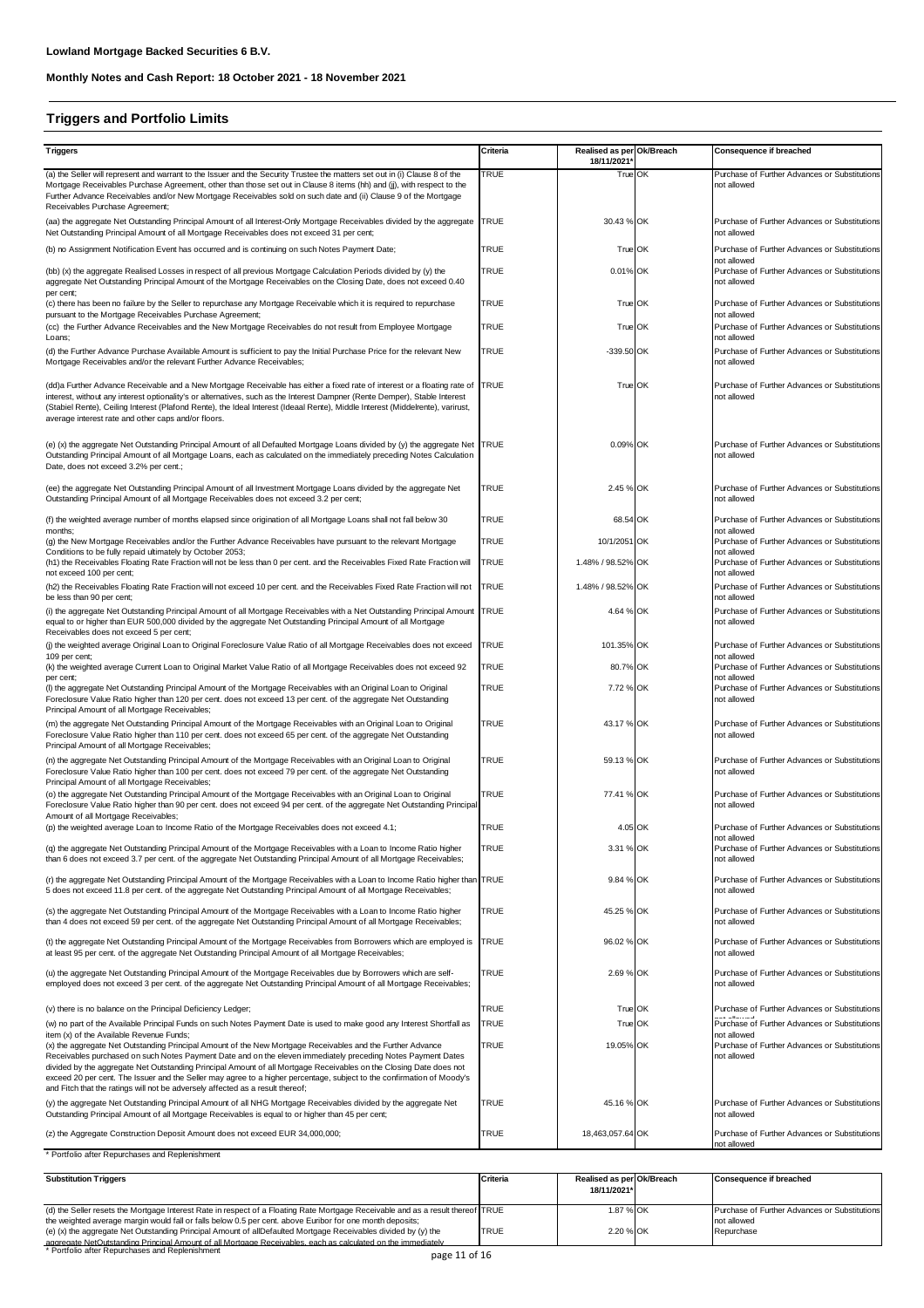# **Counterparty Credit Ratings & Triggers**

# **Counterparty Credit Ratings**

|                                   |                   |                |                   | S&P (ST/LT)       |                   | Moody's (ST/LT)   |                     | Fitch (ST/LT)     |                   | DBRS (ST/LT)          |                                                                                                                            |
|-----------------------------------|-------------------|----------------|-------------------|-------------------|-------------------|-------------------|---------------------|-------------------|-------------------|-----------------------|----------------------------------------------------------------------------------------------------------------------------|
| Role                              | Party             | Rank           | Rating<br>Trigger | Current<br>Rating | Rating<br>Trigger | Current<br>Rating | Rating<br>Trigger   | Current<br>Rating | Rating<br>Trigger | <b>Current Rating</b> | <b>Consequence if breached</b>                                                                                             |
| Cash Advance Facility<br>Provider | de Volksbank N.V. | $\overline{1}$ |                   |                   | $P-1/$            | $P-1/$            | F1/A                | $F1/A-$           |                   |                       | Replacement by third party; or arrange<br>eligible guarantee; or find another solution<br>to keep current ratings of Notes |
| <b>Commingling Guarantor</b>      | de Volksbank N.V. | -1             |                   |                   | / Baa1            | / A2              | F2/BBB              | $F1/A-$           |                   |                       | Post collateral                                                                                                            |
| Custodian                         | ING Bank N.V.     | $\overline{1}$ |                   |                   | P-2 / Baa2        | $P-1/AA3$         | F <sub>2</sub> /BBB | $F1+ / AA-$       |                   |                       | Replacement by third party; or arrange<br>eligible guarantee; or find another solution<br>to keep current ratings of Notes |
| <b>Issuer Account Bank</b>        | ING Bank N.V.     | $\overline{1}$ |                   |                   | $P-1/$            | $P-1/$            | F1/A                | $F1+ / AA-$       |                   |                       | Replacement by third party; or arrange<br>eligible guarantee; or find another solution<br>to keep current ratings of Notes |
| Set-off Risk Facility Provider    | de Volksbank N.V. | -1             |                   |                   | / Baa3            | / A2              | F1/A                | F1/A              |                   |                       | Post collateral                                                                                                            |

٦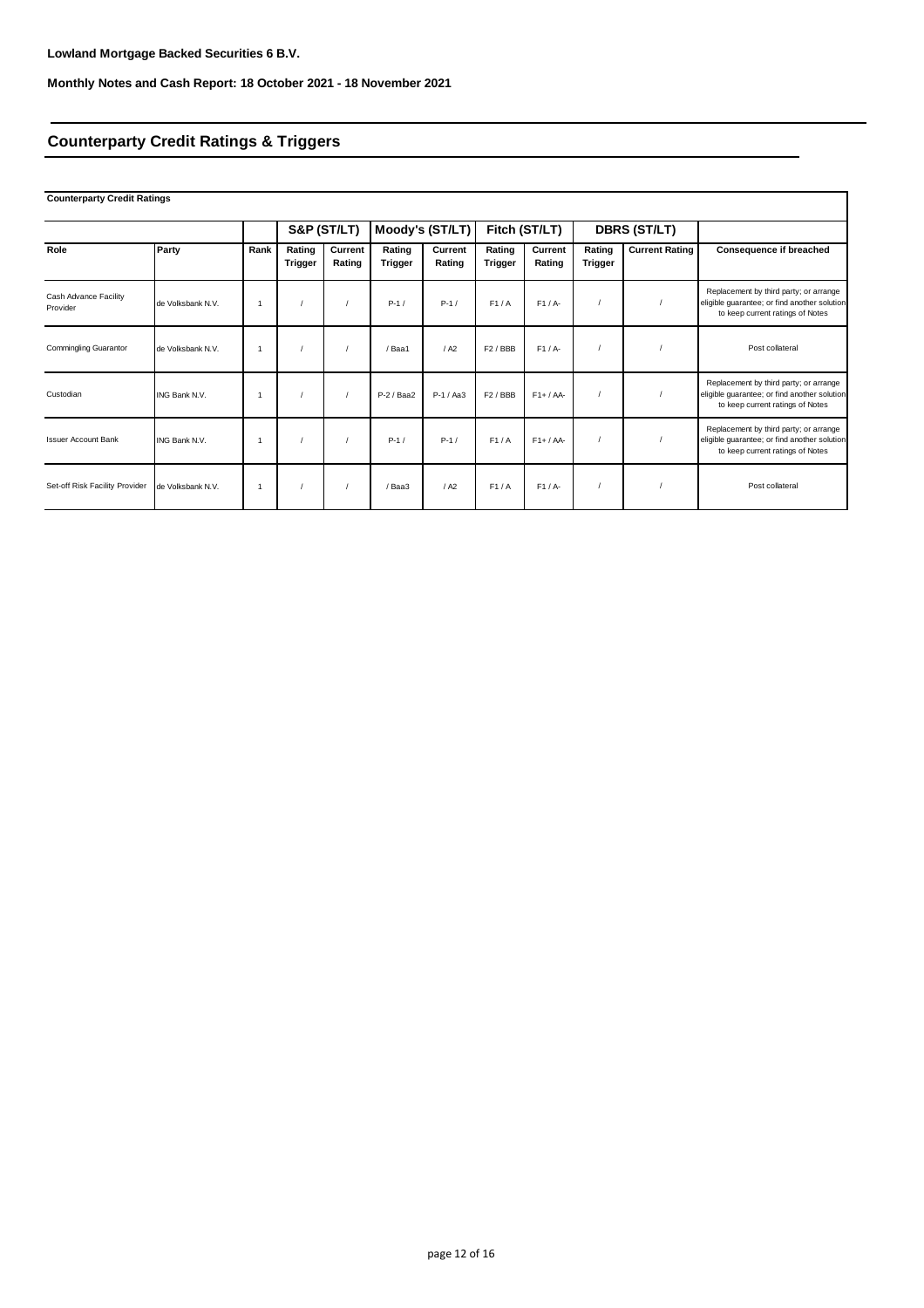| Glossary |
|----------|
|----------|

| Term                                               | <b>Definition / Calculation</b>                                                                                                                                                                                                                                                                                             |  |  |
|----------------------------------------------------|-----------------------------------------------------------------------------------------------------------------------------------------------------------------------------------------------------------------------------------------------------------------------------------------------------------------------------|--|--|
| Arrears                                            | means an amount that is overdue exceeding EUR 11;                                                                                                                                                                                                                                                                           |  |  |
| Article 405 of the CRR                             | means Article 405 of Regulation (EU) No 575/2013 of the European Parliament and of the Council of 26 June 2013 on<br>prudential requirements for credit institutions and investment firms and amending Requlation (EU) No 648/2012;                                                                                         |  |  |
| Article 51 of the AIFMR                            | means Article 51 of the Commission Delegated Regulation No 231/2013 of 19 December 2012 supplementing Directive<br>2011/61/EU of the European Parliament and of the Council with regard to exemptions, general operating conditions,<br>depositaries, leverage, transparency and supervision;                               |  |  |
| Back-Up Servicer                                   | N/A;                                                                                                                                                                                                                                                                                                                        |  |  |
| Cash Advance Facility                              | means the cash advance facility as referred to in Clause 3.1 of the Cash Advance Facility Agreement;                                                                                                                                                                                                                        |  |  |
| Cash Advance Facility Maximum Available Amount     | means an amount equal to the greater of (i) 1.6 per cent. of the Principal Amount Outstanding of the Class A Notes on<br>such date and (ii) 0.6 per cent of the Principal Amount Outstanding of the Class A Notes as at the Closing Date.                                                                                   |  |  |
| Cash Advance Facility Provider                     | means de Volksbank N.V.;                                                                                                                                                                                                                                                                                                    |  |  |
| Cash Advance Facility Stand-by Drawing Account     | means the Issuer Collection Account on which any Cash Advance Facility Stand-by Drawing will be deposited;                                                                                                                                                                                                                  |  |  |
| Constant Default Rate (CDR)                        | represents the percentage of outstanding principal balances in the pool that are in default in relation to the principal                                                                                                                                                                                                    |  |  |
| Constant Prepayment Rate (CPR)                     | balance of the mortgage pool;<br>means prepayment as ratio of the principal mortgage balance outstanding at the beginning of the relevant period;                                                                                                                                                                           |  |  |
| <b>Construction Deposit</b>                        | means in relation to a Mortgage Loan, that part of the Mortgage Loan which the relevant Borrower requested to be<br>disbursed into a blocked account held in his name with the relevant Seller, the proceeds of which may be applied                                                                                        |  |  |
| <b>Construction Deposit Guarantee</b>              | N/A;                                                                                                                                                                                                                                                                                                                        |  |  |
| Coupon                                             | means the interest coupons appertaining to the Notes;                                                                                                                                                                                                                                                                       |  |  |
| <b>Credit Enhancement</b>                          | the combined structural features that improve the credit worthiness of the respective notes.                                                                                                                                                                                                                                |  |  |
| <b>Credit Rating</b>                               | an assessment of the credit worthiness of the notes assigned by the Credit Rating Agencies;                                                                                                                                                                                                                                 |  |  |
| Curr. Loan to Original Foreclosure Value (CLTOFV)  | means the ratio calculated by dividing the current outstanding loan amount by the Orignal Foreclosure Value;                                                                                                                                                                                                                |  |  |
| Current Loan to Indexed Foreclosure Value (CLTIFV) | means the ratio calculated by dividing the current outstanding loan amount by the Indexed Foreclosure Value;                                                                                                                                                                                                                |  |  |
| Current Loan to Indexed Market Value (CLTIMV)      | means the ratio calculated by dividing the current outstanding loan amount by the Indexed Market Value;                                                                                                                                                                                                                     |  |  |
| Current Loan to Original Market Value (CLTOMV)     | means the ratio calculated by dividing the current outstanding loan amount by the Original Market Value;                                                                                                                                                                                                                    |  |  |
| Custodian                                          | means ING Bank N.V.                                                                                                                                                                                                                                                                                                         |  |  |
| Cut-Off Date                                       | means (i) with respect to the Mortgage Receivables purchased on the Closing Date, 30 september 2018 and (ii) with<br>respect to Further Advance Receivables purchased on a Notes Payment Date, the first day of the month of the relevant<br>Notes Payment Date;                                                            |  |  |
| Day Count Convention                               | means Actual/360 for the class A1 notes and 30/360 for the class A2 notes;                                                                                                                                                                                                                                                  |  |  |
| Debt Service to Income                             | means the ratio calculated by dividing the amount a borrower is required to pay (in interest and principal repayments) on<br>an annual basis by the borrower(s) disposable income;                                                                                                                                          |  |  |
| Deferred Purchase Price                            | means part of the purchase price for the Mortgage Receivables equal to the sum of all Deferred Purchase Price<br>Instalments;                                                                                                                                                                                               |  |  |
| Deferred Purchase Price Installment                | means, after application of the relevant available amounts in accordance with the relevant Priority of Payments, any<br>amount remaining after all items ranking higher than the item relating to the Deferred Purchase Price have been<br>satisfied;                                                                       |  |  |
| Delinquency                                        | refer to Arrears;                                                                                                                                                                                                                                                                                                           |  |  |
| Economic Region (NUTS)                             | The Nomenclature of Territorial Units for Statistics (NUTS) was drawn up by Eurostat more than 30 years ago in order to<br>provide a single uniform breakdown of territorial units for the production of regional statistics for the European Union. The<br>NUTS classification has been used in EU legislation since 1988; |  |  |
| <b>Equivalent Securities</b>                       | securities equivalent to Purchased Securities under that Transaction. If and to the extent that such Purchased Securities<br>have been redeemed, the expression shall mean a sum of money equivalent to the proceeds of the redemption (other<br>than Distributions);                                                       |  |  |
| <b>Excess Spread</b>                               | N/A;                                                                                                                                                                                                                                                                                                                        |  |  |
| Excess Spread Margin                               | N/A;                                                                                                                                                                                                                                                                                                                        |  |  |
| <b>Final Maturity Date</b>                         | means the Notes Payment Date falling in October 2055;                                                                                                                                                                                                                                                                       |  |  |
| First Optional Redemption Date                     | means the Notes Payment Date falling in October 2023;                                                                                                                                                                                                                                                                       |  |  |
| Foreclosed Mortgage Loan                           | means all mortgage rights and ancillary rights have been exercised;                                                                                                                                                                                                                                                         |  |  |
| Foreclosed NHG Loan                                | means all mortgage rights and ancillary rights have been exercised on mortgage loan that has the benefit of an NHG                                                                                                                                                                                                          |  |  |
| Foreclosed Non NHG Loan                            | Guarantee;<br>means all mortgage rights and ancillary rights have been exercised on mortgage loan that does not have the benefit of<br>an NHG Guarantee;                                                                                                                                                                    |  |  |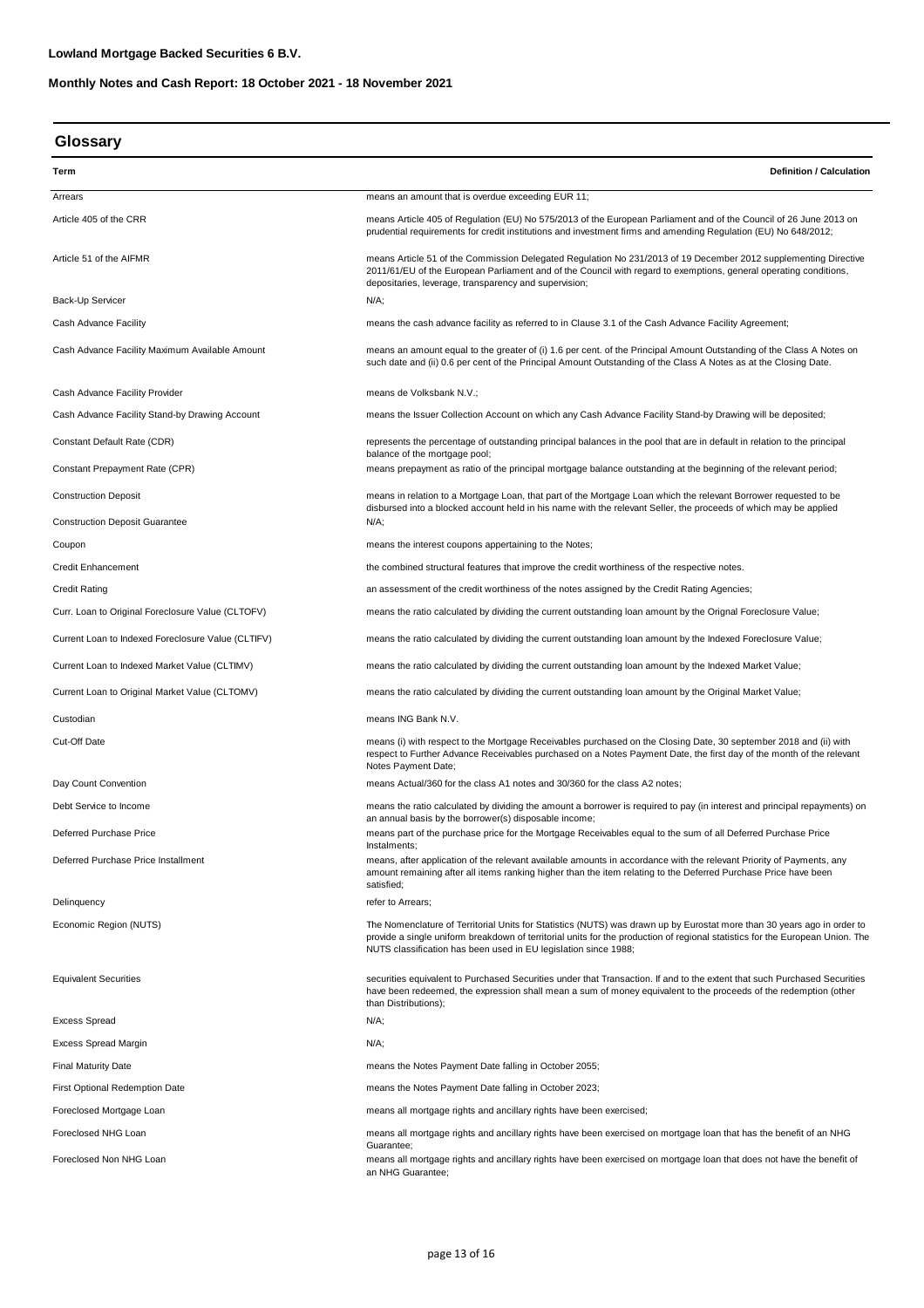| Foreclosure                                       | means forced (partial) repayment of the mortgage loan;                                                                                                                                                                                                                                                                                                                                                                                                                                                      |  |  |  |
|---------------------------------------------------|-------------------------------------------------------------------------------------------------------------------------------------------------------------------------------------------------------------------------------------------------------------------------------------------------------------------------------------------------------------------------------------------------------------------------------------------------------------------------------------------------------------|--|--|--|
| Foreclosure Value                                 | means the estimated value of the mortgaged property if the mortgaged property would be sold in a public auction;                                                                                                                                                                                                                                                                                                                                                                                            |  |  |  |
| Further Advances / Modified Loans                 | "Further Advance" means a loan or a further advance to be made to a Borrower under a Mortgage Loan, which is                                                                                                                                                                                                                                                                                                                                                                                                |  |  |  |
| Indexed Foreclosure Value                         | secured by the same Mortgage;<br>means the estimated value of the mortgaged property if the mortgaged property would be sold in a public auction<br>multiplied with the indexation rate per the valuation date;                                                                                                                                                                                                                                                                                             |  |  |  |
| Indexed Market Value                              | means the value of the collateral multiplied with the indexation rate per the valuation date, multiplied with the market                                                                                                                                                                                                                                                                                                                                                                                    |  |  |  |
| Interest Rate Fixed Period                        | value factor;<br>relates to the period for which mortgage loan interest has been fixed;                                                                                                                                                                                                                                                                                                                                                                                                                     |  |  |  |
| <b>Issuer Account Bank</b>                        | means Rabobank.                                                                                                                                                                                                                                                                                                                                                                                                                                                                                             |  |  |  |
| <b>Issuer Transaction Account</b>                 | means the Issuer Collection Account.                                                                                                                                                                                                                                                                                                                                                                                                                                                                        |  |  |  |
| Loan to Income (LTI)                              | means the ratio calculated by dividing the original loan amount by the income of the borrower at the moment of<br>origination of the Mortgage Loan;                                                                                                                                                                                                                                                                                                                                                         |  |  |  |
| Loanpart Payment Frequency                        | monthly;                                                                                                                                                                                                                                                                                                                                                                                                                                                                                                    |  |  |  |
| Loanpart(s)                                       | means one or more of the loan parts (leningdelen) of which a Mortgage Loan consists;                                                                                                                                                                                                                                                                                                                                                                                                                        |  |  |  |
| Loss                                              | refer to Realised Loss;                                                                                                                                                                                                                                                                                                                                                                                                                                                                                     |  |  |  |
| <b>Loss Severity</b>                              | means loss as a percentage of the principal outstanding at foreclosure;                                                                                                                                                                                                                                                                                                                                                                                                                                     |  |  |  |
| Market Value                                      | means estimated value of the mortgaged property if the mortgaged property would be privately sold voluntarily;                                                                                                                                                                                                                                                                                                                                                                                              |  |  |  |
| Mortgage Loan                                     | means the mortgage loans granted by the relevant Seller to the relevant borrowers which may consist of one or more<br>Loan Parts as set forth in the List of Mortgage Loans and, after any purchase and assignment of any New Mortgage<br>Receivables or Further Advance Receivables has taken place in accordance with the Mortgage Receivables Purchase<br>Agreement, the relevant New Mortgage Loans and/or Further Advances, to the extent not retransferred or otherwise<br>disposed of by the Issuer; |  |  |  |
| Mortgage Loan Portfolio                           | means the portfolio of Mortgage Loans;                                                                                                                                                                                                                                                                                                                                                                                                                                                                      |  |  |  |
| Mortgage Receivable(s)                            | means any and all rights of the relevant Seller (and after assignment of such rights to the Issuer, of the Issuer) against<br>the Borrower under or in connection with a Mortgage Loan, including any and all claims of the relevant Seller (or the<br>Issuer after assignment) on the Borrower as a result of the Mortgage Loan being terminated, dissolved or declared null<br>and void;                                                                                                                  |  |  |  |
| <b>NHG Guarantee</b>                              | means a guarantee (borgtocht) under the NHG Conditions granted by Stichting WEW;                                                                                                                                                                                                                                                                                                                                                                                                                            |  |  |  |
| NHG Loan                                          | means a Mortgage Loan that has the benefit of an NHG Guarantee;                                                                                                                                                                                                                                                                                                                                                                                                                                             |  |  |  |
| Non NHG Loan                                      | means a Mortgage Loan that does not have the benefit of an NHG Guarantee;                                                                                                                                                                                                                                                                                                                                                                                                                                   |  |  |  |
| <b>Notification Events</b>                        | means any of the Assignment Notification Events and the Pledge Notification Events;                                                                                                                                                                                                                                                                                                                                                                                                                         |  |  |  |
| <b>Notification Trigger</b>                       | A notification trigger is an event that when it occurs or a threshold that when it is breached, is considered to be an<br>Assignment Notification Event;                                                                                                                                                                                                                                                                                                                                                    |  |  |  |
| Occupancy                                         | means the way the mortgaged property is used (eg. owner occupied);                                                                                                                                                                                                                                                                                                                                                                                                                                          |  |  |  |
| Orig. Loan to Original Foreclosure Value (OLTOFV) | means the ratio calculated by dividing the original principal amount of a Mortgage Receivable at the moment of<br>origination by the Original Foreclosure Value;                                                                                                                                                                                                                                                                                                                                            |  |  |  |
| Orig. Loan to Original Market Value (OLTOMV)      | means the ratio calculated by dividing the original loan amount by the Original Market Value;                                                                                                                                                                                                                                                                                                                                                                                                               |  |  |  |
| Original Foreclosure Value                        | means the Foreclosure Value as assessed by the relevant Originator at the time of granting the Mortgage Loan;                                                                                                                                                                                                                                                                                                                                                                                               |  |  |  |
| Original Market Value                             | means the value of the mortgaged property if the mortgaged property would be privately sold voluntarily, estimated during<br>the assessment of the application;                                                                                                                                                                                                                                                                                                                                             |  |  |  |
| Originator                                        | means each of de Volkbank N.V.                                                                                                                                                                                                                                                                                                                                                                                                                                                                              |  |  |  |
| Outstanding Principal Amount                      | means, at any moment in time, (i) the outstanding principal amount of a Mortgage Receivable at such time and (ii), after<br>a Realised Loss of type (a) and (b) of the definition in respect of such Mortgage Receivable has been debited to the<br>Principal Deficiency Ledger, zero;                                                                                                                                                                                                                      |  |  |  |
| Payment Ratio                                     | The actual principal and interest payments received as ratio of the scheduled principal and interest payments during the<br>relevant period;                                                                                                                                                                                                                                                                                                                                                                |  |  |  |
| Penalties                                         | means amounts to be paid by the borrower with regard to amounts in arrears and or (partial) prepayment of the<br>mortgage loan according to the relevant mortgage contract and applicable general conditions;                                                                                                                                                                                                                                                                                               |  |  |  |
|                                                   |                                                                                                                                                                                                                                                                                                                                                                                                                                                                                                             |  |  |  |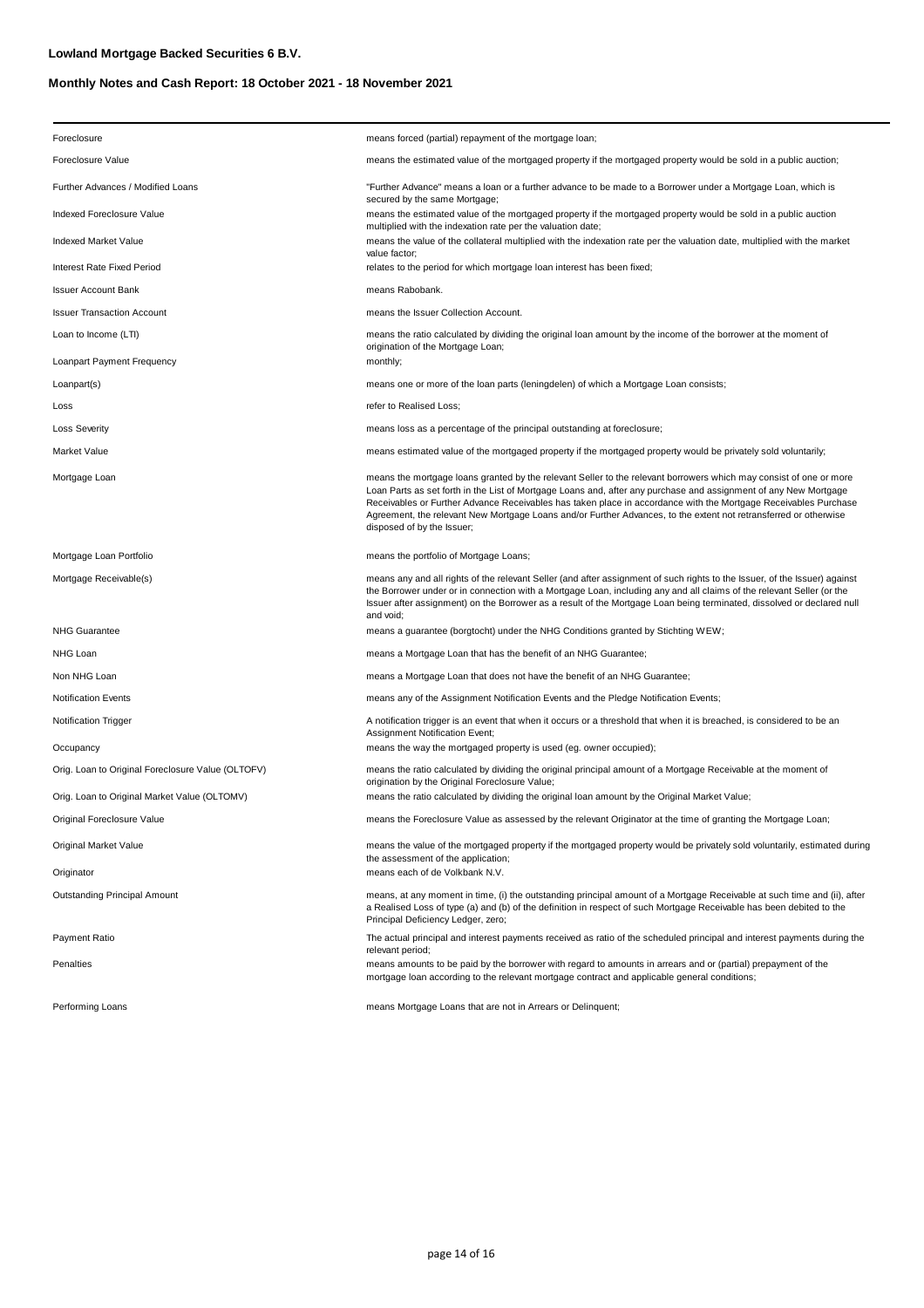| Post-Foreclosure Proceeds         | means all amounts with regard to the relevant mortgage loan received after foreclosure of that mortgage loan;                                                                                                                                                                                                                                                                                                                                                                                                                                                                                                                                                                                                                                                                                                                                                                                                                                                                                                                                                                                                                                                                                                                                                                                                                                                                                                                                                                                                                                                                                                                                                                                                                                                                                                                                                                                                                                                                                                                                                                                                                                                                                                                                                                                                                                                                                                                                                   |  |  |  |
|-----------------------------------|-----------------------------------------------------------------------------------------------------------------------------------------------------------------------------------------------------------------------------------------------------------------------------------------------------------------------------------------------------------------------------------------------------------------------------------------------------------------------------------------------------------------------------------------------------------------------------------------------------------------------------------------------------------------------------------------------------------------------------------------------------------------------------------------------------------------------------------------------------------------------------------------------------------------------------------------------------------------------------------------------------------------------------------------------------------------------------------------------------------------------------------------------------------------------------------------------------------------------------------------------------------------------------------------------------------------------------------------------------------------------------------------------------------------------------------------------------------------------------------------------------------------------------------------------------------------------------------------------------------------------------------------------------------------------------------------------------------------------------------------------------------------------------------------------------------------------------------------------------------------------------------------------------------------------------------------------------------------------------------------------------------------------------------------------------------------------------------------------------------------------------------------------------------------------------------------------------------------------------------------------------------------------------------------------------------------------------------------------------------------------------------------------------------------------------------------------------------------|--|--|--|
| Prepayments                       | means non scheduled principal paid by the borrower prior to the expected maturity date;                                                                                                                                                                                                                                                                                                                                                                                                                                                                                                                                                                                                                                                                                                                                                                                                                                                                                                                                                                                                                                                                                                                                                                                                                                                                                                                                                                                                                                                                                                                                                                                                                                                                                                                                                                                                                                                                                                                                                                                                                                                                                                                                                                                                                                                                                                                                                                         |  |  |  |
| Principal Deficiency Ledger       | means the principal deficiency ledger relating to the relevant Classes of Notes and comprising sub-ledgers for each such<br>Class of Notes;                                                                                                                                                                                                                                                                                                                                                                                                                                                                                                                                                                                                                                                                                                                                                                                                                                                                                                                                                                                                                                                                                                                                                                                                                                                                                                                                                                                                                                                                                                                                                                                                                                                                                                                                                                                                                                                                                                                                                                                                                                                                                                                                                                                                                                                                                                                     |  |  |  |
| Principal Payment Date            | means the current monthly payment date on which principal is paid out on the relevant notes;                                                                                                                                                                                                                                                                                                                                                                                                                                                                                                                                                                                                                                                                                                                                                                                                                                                                                                                                                                                                                                                                                                                                                                                                                                                                                                                                                                                                                                                                                                                                                                                                                                                                                                                                                                                                                                                                                                                                                                                                                                                                                                                                                                                                                                                                                                                                                                    |  |  |  |
| Principal Payment Rate (PPR)      | means scheduled repayment as ratio of scheduled repayments to the principal mortgage balance outstanding at the<br>beginning of the relevant period;                                                                                                                                                                                                                                                                                                                                                                                                                                                                                                                                                                                                                                                                                                                                                                                                                                                                                                                                                                                                                                                                                                                                                                                                                                                                                                                                                                                                                                                                                                                                                                                                                                                                                                                                                                                                                                                                                                                                                                                                                                                                                                                                                                                                                                                                                                            |  |  |  |
| Prospectus                        | means the prospectus dated 18 October 2018 relating to the issue of the Notes;                                                                                                                                                                                                                                                                                                                                                                                                                                                                                                                                                                                                                                                                                                                                                                                                                                                                                                                                                                                                                                                                                                                                                                                                                                                                                                                                                                                                                                                                                                                                                                                                                                                                                                                                                                                                                                                                                                                                                                                                                                                                                                                                                                                                                                                                                                                                                                                  |  |  |  |
| <b>Realised Losses</b>            | means, on any relevant Notes Calculation Date, the sum of<br>(a) with respect to the Mortgage Receivables in respect of which the relevant Seller, the relevant Servicer on behalf of<br>the Issuer, the Issuer or the Security Trustee has completed the foreclosure, such that there is no more collateral<br>securing the Mortgage Receivable, in the immediately preceding Notes Calculation Period, the amount by which (i) the<br>aggregate Outstanding Principal Amount of all Mortgage Receivables less, with respect to the Savings Mortgage<br>Receivables and Bank Savings Mortgage Receivables, the Participations, exceeds (ii) the amount of the Net Foreclosure<br>Proceeds applied to reduce the Outstanding Principal Amount of the Mortgage Receivables less, with respect to Savings<br>Mortgage Receivables and Bank Savings Mortgage Receivables, the Participations; and<br>(b) with respect to the Mortgage Receivables sold by the Issuer in the immediately preceding Notes Calculation Period,<br>the amount by which (i) the aggregate Outstanding Principal Amount of such Mortgage Receivables, less, with respect to<br>Savings Mortgage Receivables and Bank Savings Mortgage Receivables, the Participations, exceeds (ii) the purchase<br>price of the Mortgage Receivables sold to the extent relating to principal, less, with respect to the Savings Mortgage<br>Receivables and Bank Savings Mortgage Receivables, the Participations; and<br>(c) with respect to the Mortgage Receivables in respect of which the Borrower has (x) successfully asserted set-off or<br>defence to payments or (y) repaid or prepaid any amount in the immediately preceding Notes Calculation Period, the<br>amount by which (i) the aggregate Outstanding Principal Amount of such Mortgage Receivables less, with respect to<br>Savings Mortgage Receivables and Bank Savings Mortgage Receivables, the Participations, prior to such set-off or<br>defence or repayment or prepayment exceeds (ii) the aggregate Outstanding Principal Amount of such Mortgage<br>Receivables, less, with respect to Savings Mortgage Receivables and Bank Savings Mortgage Receivables, the<br>Participations after such set-off or defence or repayment or prepayment having been made, unless, and to the extent,<br>such amount is received from the relevant Seller or otherwise in accordance with any item of the Available Principal<br>Funds; |  |  |  |
| Recoveries                        | refer to Post-Foreclosure-Proceeds;                                                                                                                                                                                                                                                                                                                                                                                                                                                                                                                                                                                                                                                                                                                                                                                                                                                                                                                                                                                                                                                                                                                                                                                                                                                                                                                                                                                                                                                                                                                                                                                                                                                                                                                                                                                                                                                                                                                                                                                                                                                                                                                                                                                                                                                                                                                                                                                                                             |  |  |  |
| Redemption Priority of Payments   | means the priority of payments set out as such Clause 5.4 of the Trust Deed;                                                                                                                                                                                                                                                                                                                                                                                                                                                                                                                                                                                                                                                                                                                                                                                                                                                                                                                                                                                                                                                                                                                                                                                                                                                                                                                                                                                                                                                                                                                                                                                                                                                                                                                                                                                                                                                                                                                                                                                                                                                                                                                                                                                                                                                                                                                                                                                    |  |  |  |
| Remaining Tenor                   | the length of time until the final maturity date of the mortgage loan expressed in years;                                                                                                                                                                                                                                                                                                                                                                                                                                                                                                                                                                                                                                                                                                                                                                                                                                                                                                                                                                                                                                                                                                                                                                                                                                                                                                                                                                                                                                                                                                                                                                                                                                                                                                                                                                                                                                                                                                                                                                                                                                                                                                                                                                                                                                                                                                                                                                       |  |  |  |
| Replacements                      | N/A;                                                                                                                                                                                                                                                                                                                                                                                                                                                                                                                                                                                                                                                                                                                                                                                                                                                                                                                                                                                                                                                                                                                                                                                                                                                                                                                                                                                                                                                                                                                                                                                                                                                                                                                                                                                                                                                                                                                                                                                                                                                                                                                                                                                                                                                                                                                                                                                                                                                            |  |  |  |
| Replenishments                    | means any Portfolio Mortgage Loan which is sold and assigned by the Seller to the Issuer pursuant to clause 6 and 11 of<br>the Mortgage Receivables Purchase Agreement;                                                                                                                                                                                                                                                                                                                                                                                                                                                                                                                                                                                                                                                                                                                                                                                                                                                                                                                                                                                                                                                                                                                                                                                                                                                                                                                                                                                                                                                                                                                                                                                                                                                                                                                                                                                                                                                                                                                                                                                                                                                                                                                                                                                                                                                                                         |  |  |  |
| Repossesions                      | refer to foreclosure;                                                                                                                                                                                                                                                                                                                                                                                                                                                                                                                                                                                                                                                                                                                                                                                                                                                                                                                                                                                                                                                                                                                                                                                                                                                                                                                                                                                                                                                                                                                                                                                                                                                                                                                                                                                                                                                                                                                                                                                                                                                                                                                                                                                                                                                                                                                                                                                                                                           |  |  |  |
| Reserve Account                   | N/A;                                                                                                                                                                                                                                                                                                                                                                                                                                                                                                                                                                                                                                                                                                                                                                                                                                                                                                                                                                                                                                                                                                                                                                                                                                                                                                                                                                                                                                                                                                                                                                                                                                                                                                                                                                                                                                                                                                                                                                                                                                                                                                                                                                                                                                                                                                                                                                                                                                                            |  |  |  |
| Reserve Account Target Level      | $N/A$ ;                                                                                                                                                                                                                                                                                                                                                                                                                                                                                                                                                                                                                                                                                                                                                                                                                                                                                                                                                                                                                                                                                                                                                                                                                                                                                                                                                                                                                                                                                                                                                                                                                                                                                                                                                                                                                                                                                                                                                                                                                                                                                                                                                                                                                                                                                                                                                                                                                                                         |  |  |  |
| Revenue Priority of Payments      | means the priority of payments set out as such in section 5.2 (Priorities of Payments) of this Prospectus;                                                                                                                                                                                                                                                                                                                                                                                                                                                                                                                                                                                                                                                                                                                                                                                                                                                                                                                                                                                                                                                                                                                                                                                                                                                                                                                                                                                                                                                                                                                                                                                                                                                                                                                                                                                                                                                                                                                                                                                                                                                                                                                                                                                                                                                                                                                                                      |  |  |  |
| Saving Deposits                   | means savings in a bank account, pledged to the mortgage lender, which are meant to repay the loan at maturity;                                                                                                                                                                                                                                                                                                                                                                                                                                                                                                                                                                                                                                                                                                                                                                                                                                                                                                                                                                                                                                                                                                                                                                                                                                                                                                                                                                                                                                                                                                                                                                                                                                                                                                                                                                                                                                                                                                                                                                                                                                                                                                                                                                                                                                                                                                                                                 |  |  |  |
| Seasoning                         | means the difference between the loan start date and the current reporting period;                                                                                                                                                                                                                                                                                                                                                                                                                                                                                                                                                                                                                                                                                                                                                                                                                                                                                                                                                                                                                                                                                                                                                                                                                                                                                                                                                                                                                                                                                                                                                                                                                                                                                                                                                                                                                                                                                                                                                                                                                                                                                                                                                                                                                                                                                                                                                                              |  |  |  |
| Seller                            | means each of de Volksbank N.V.                                                                                                                                                                                                                                                                                                                                                                                                                                                                                                                                                                                                                                                                                                                                                                                                                                                                                                                                                                                                                                                                                                                                                                                                                                                                                                                                                                                                                                                                                                                                                                                                                                                                                                                                                                                                                                                                                                                                                                                                                                                                                                                                                                                                                                                                                                                                                                                                                                 |  |  |  |
| Servicer                          | means each of de Volksbank N.V.                                                                                                                                                                                                                                                                                                                                                                                                                                                                                                                                                                                                                                                                                                                                                                                                                                                                                                                                                                                                                                                                                                                                                                                                                                                                                                                                                                                                                                                                                                                                                                                                                                                                                                                                                                                                                                                                                                                                                                                                                                                                                                                                                                                                                                                                                                                                                                                                                                 |  |  |  |
| Signing Date                      | means 18 October 2018 or such later date as may be agreed between the Issuer, the Seller and the Manager;                                                                                                                                                                                                                                                                                                                                                                                                                                                                                                                                                                                                                                                                                                                                                                                                                                                                                                                                                                                                                                                                                                                                                                                                                                                                                                                                                                                                                                                                                                                                                                                                                                                                                                                                                                                                                                                                                                                                                                                                                                                                                                                                                                                                                                                                                                                                                       |  |  |  |
| Special Servicer                  | N/A;                                                                                                                                                                                                                                                                                                                                                                                                                                                                                                                                                                                                                                                                                                                                                                                                                                                                                                                                                                                                                                                                                                                                                                                                                                                                                                                                                                                                                                                                                                                                                                                                                                                                                                                                                                                                                                                                                                                                                                                                                                                                                                                                                                                                                                                                                                                                                                                                                                                            |  |  |  |
| Subordinated Loan                 | N/A;                                                                                                                                                                                                                                                                                                                                                                                                                                                                                                                                                                                                                                                                                                                                                                                                                                                                                                                                                                                                                                                                                                                                                                                                                                                                                                                                                                                                                                                                                                                                                                                                                                                                                                                                                                                                                                                                                                                                                                                                                                                                                                                                                                                                                                                                                                                                                                                                                                                            |  |  |  |
| Swap Counterparty                 | N/A;                                                                                                                                                                                                                                                                                                                                                                                                                                                                                                                                                                                                                                                                                                                                                                                                                                                                                                                                                                                                                                                                                                                                                                                                                                                                                                                                                                                                                                                                                                                                                                                                                                                                                                                                                                                                                                                                                                                                                                                                                                                                                                                                                                                                                                                                                                                                                                                                                                                            |  |  |  |
| Swap Counterparty Default Payment | N/A;                                                                                                                                                                                                                                                                                                                                                                                                                                                                                                                                                                                                                                                                                                                                                                                                                                                                                                                                                                                                                                                                                                                                                                                                                                                                                                                                                                                                                                                                                                                                                                                                                                                                                                                                                                                                                                                                                                                                                                                                                                                                                                                                                                                                                                                                                                                                                                                                                                                            |  |  |  |
| Swap Notional Amount              | N/A;                                                                                                                                                                                                                                                                                                                                                                                                                                                                                                                                                                                                                                                                                                                                                                                                                                                                                                                                                                                                                                                                                                                                                                                                                                                                                                                                                                                                                                                                                                                                                                                                                                                                                                                                                                                                                                                                                                                                                                                                                                                                                                                                                                                                                                                                                                                                                                                                                                                            |  |  |  |
| Trust Deed                        | means the trust deed entered into by, amongst others, the Issuer and the Security Trustee dated the Closing Date;                                                                                                                                                                                                                                                                                                                                                                                                                                                                                                                                                                                                                                                                                                                                                                                                                                                                                                                                                                                                                                                                                                                                                                                                                                                                                                                                                                                                                                                                                                                                                                                                                                                                                                                                                                                                                                                                                                                                                                                                                                                                                                                                                                                                                                                                                                                                               |  |  |  |
| Weighted Average Life             | means the expected average total number of years needed for the issuer to repay all principal, whereby the time<br>between origination and each repayment is weighted by the repayment amount;                                                                                                                                                                                                                                                                                                                                                                                                                                                                                                                                                                                                                                                                                                                                                                                                                                                                                                                                                                                                                                                                                                                                                                                                                                                                                                                                                                                                                                                                                                                                                                                                                                                                                                                                                                                                                                                                                                                                                                                                                                                                                                                                                                                                                                                                  |  |  |  |
| Weighted Average Maturity         | means the expected average number of years between the reporting date and the maturity of each loan, whereby the<br>time between the reporting date and the maturity of each loan is weighted by the size of the loan;                                                                                                                                                                                                                                                                                                                                                                                                                                                                                                                                                                                                                                                                                                                                                                                                                                                                                                                                                                                                                                                                                                                                                                                                                                                                                                                                                                                                                                                                                                                                                                                                                                                                                                                                                                                                                                                                                                                                                                                                                                                                                                                                                                                                                                          |  |  |  |
| WEW                               | Stichting Waarborgfonds Eigen Woning;                                                                                                                                                                                                                                                                                                                                                                                                                                                                                                                                                                                                                                                                                                                                                                                                                                                                                                                                                                                                                                                                                                                                                                                                                                                                                                                                                                                                                                                                                                                                                                                                                                                                                                                                                                                                                                                                                                                                                                                                                                                                                                                                                                                                                                                                                                                                                                                                                           |  |  |  |
| WEW Claims                        | means losses which are claimed with the WEW based on the NHG conditions;                                                                                                                                                                                                                                                                                                                                                                                                                                                                                                                                                                                                                                                                                                                                                                                                                                                                                                                                                                                                                                                                                                                                                                                                                                                                                                                                                                                                                                                                                                                                                                                                                                                                                                                                                                                                                                                                                                                                                                                                                                                                                                                                                                                                                                                                                                                                                                                        |  |  |  |
|                                   |                                                                                                                                                                                                                                                                                                                                                                                                                                                                                                                                                                                                                                                                                                                                                                                                                                                                                                                                                                                                                                                                                                                                                                                                                                                                                                                                                                                                                                                                                                                                                                                                                                                                                                                                                                                                                                                                                                                                                                                                                                                                                                                                                                                                                                                                                                                                                                                                                                                                 |  |  |  |